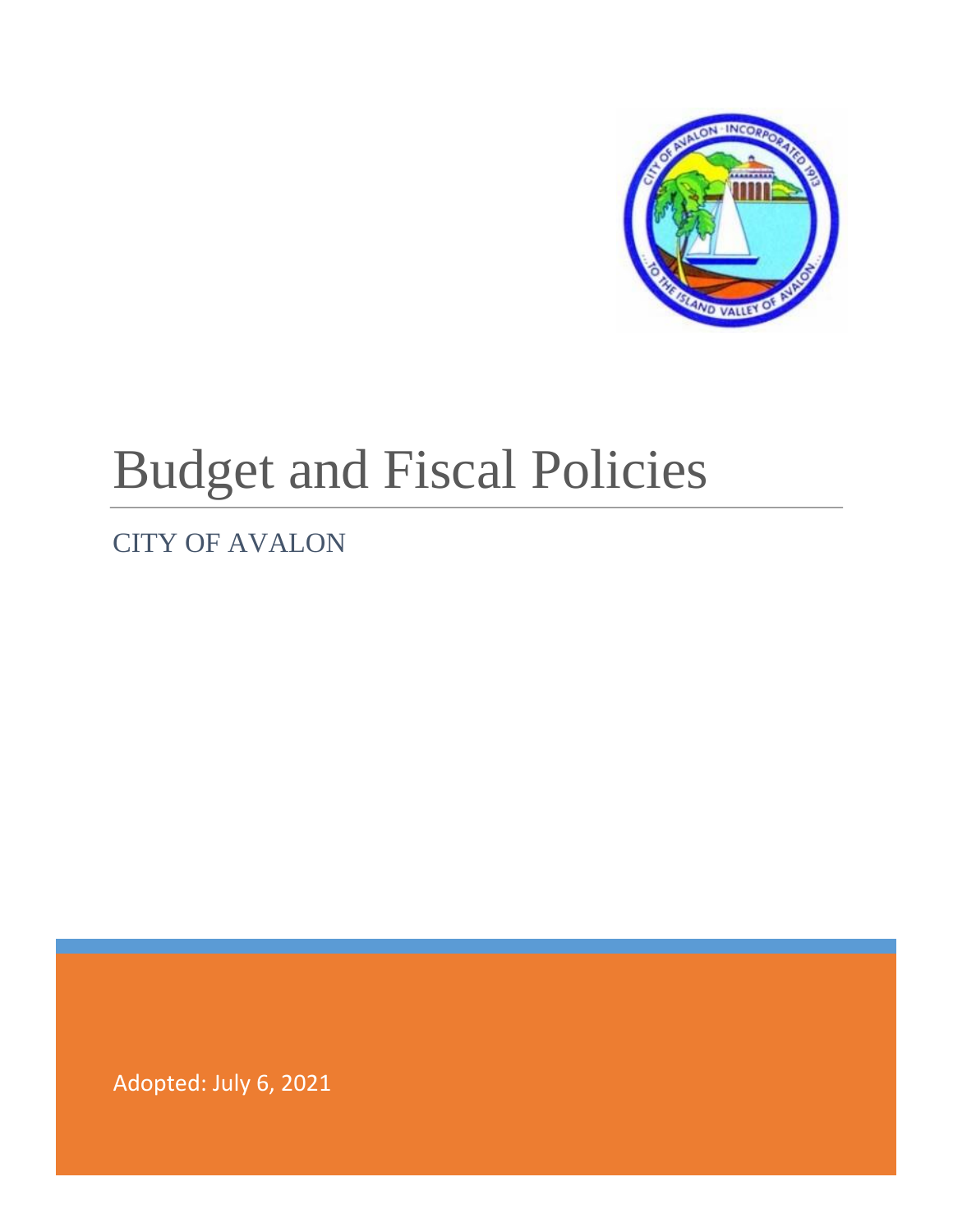The following policies outline the City of Avalon's (City) guidelines for budgetary decision-making and sets standards for sound budgetary practices and fiscal performance.

An adopted set of budget policies that are consistently followed will assist the City in achieving its current and future goals in a fiscally responsible and sustainable manner. These policies establish guidelines for developing and monitoring the City's annual operating and capital budgets as recommended by the Government Finance Officers Association (GFOA) and the National Advisory Council on State and Local Budgeting (NACSLB). This document shall be reviewed on an annual basis to reflect the highest standards of fiscal management and the City's budgetary goals.

The City's budget and fiscal policies have been organized under the following components:

- A. Accounting and Annual Reporting
- B. Budget Process
- C. Structurally Balanced Budget
- D. Revenues
- E. Expenditures
- F. General Fund Reserves
- G. Enterprise Fund Working Capital Targets
- H. Investment Policy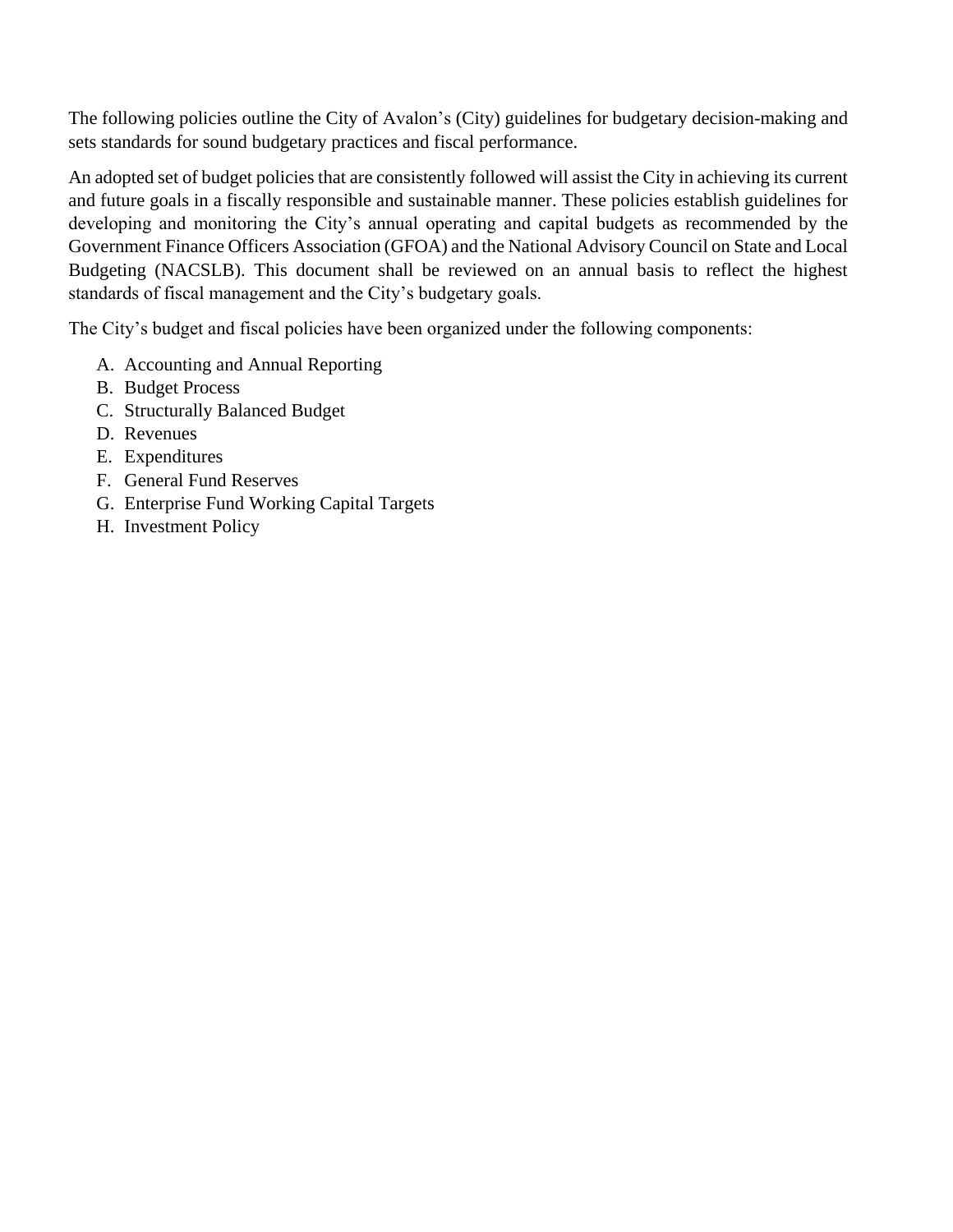#### **A. ACCOUNTING AND ANNUAL REPORTING POLICIES**

**Purpose:** The purpose of this policy is to ensure the proper recording of financial transactions and identify the parties responsible for financial reporting.

#### **Background:**

The City's Comprehensive Annual Financial Report (CAFR) presents the government and its component units (entities for which the government is considered to be financially accountable) financial and operating activities. The City's blended component units, although legally separate entities, are, in substance, part of the City's operations and financial data from these units are combined with data of the City. The City's financial statements and accounting records are maintained in accordance with the recommendations of the Governmental Accounting Standards Board (GASB).

The government-wide financial statements report information on all of the non-fiduciary activities of the primary government and its component units. For the most part, the effect of inter-fund activity has been removed from these statements. Governmental activities, normally supported by taxes and inter-governmental revenues, are reported separately from business-type activities that rely, to a significant extent, on fees and charges for support.

Separate financial statements are provided for governmental funds, proprietary funds, and fiduciary funds, even though the latter are excluded from the government-wide financial statements. Major individual governmental funds are reported as separate columns in the fund financial statements. The government-wide financial statements are reported using the economic resources measurement focus and the accrual basis of accounting, as are the proprietary fund and fiduciary fund financial statements. Revenues are recorded when earned and expenses are recorded when a liability is incurred, regardless of the timing of related cash flows. Property taxes are recognized as revenues in the year for which they are levied. Grants and similar items are recognized as revenue as soon as all eligibility requirements imposed by the providers have been met. As a general rule, the effect of inter-fund activity has been eliminated from the government-wide financial statements. Direct expenses have not been eliminated from the functional categories; however, indirect expenses and internal payments have been eliminated.

Amounts reported as program revenues include: 1) charges to customers or applicants for goods, services, or privileges provided; 2) operating grants and contributions; and 3) capital grants and contributions, including special assessments. Internally dedicated resources are reported as general revenues rather than program revenues. Likewise, general revenues include all taxes.

Governmental fund financial statements are reported using the current financial resources measurement focus and the modified accrual basis of accounting. Revenues are recognized as soon as they are both measurable and available. Revenues are considered available when they are collected within the current period or soon enough thereafter to pay liabilities of the current period. For this purpose, the City considers revenues available if they are collected within 60 days of the end of the current fiscal period. Expenditures generally are recorded when a liability is incurred, as under accrual accounting. However, debt service expenditures, as well as expenditures related to compensated absences are recorded only when payment is due.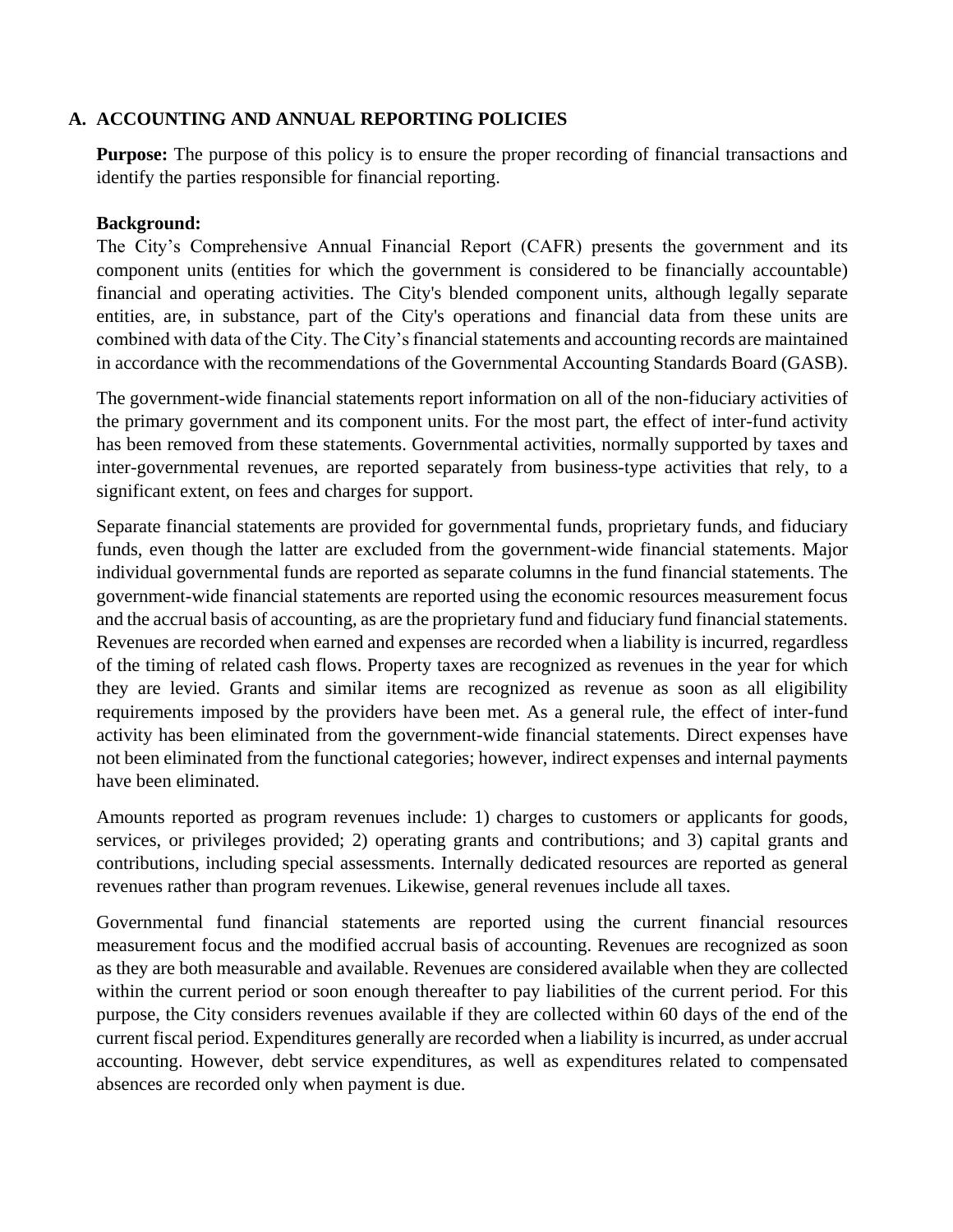Taxes, licenses and interest associated with the current fiscal period are all considered to be susceptible to accrual and are therefore recognized as revenues of the current fiscal period. Only the portion of special assessments receivable due within the current fiscal period is considered to be susceptible to accrual as revenue of the current period. All other revenue items are considered measurable and available only when the City receives cash.

The City reports the following governmental fund types:

- General Fund has been classified as a major fund and is used to account for resources traditionally associated with governments which are not required legally or by sound financial management to be accounted for in another fund.
- Special Revenue Funds account for proceeds of specific revenue sources that are legally restricted or otherwise designated for specific purposes.
- Nonmajor Funds is the aggregate of all the other government funds.

The City reports the following proprietary funds:

- Harbor Fund has been classified as an enterprise fund and is used to account for all harbor operations
- Sewer Fund has been classified as an enterprise fund and is used to account for the fees and services for the operation and maintenance of sewer system.
- Saltwater Fund has been classified as an enterprise fund and is used to account for the operation of the City's saltwater pumping plants and systems.
- Solid Waste Fund has been classified as an enterprise fund and is used to account for the solid waste collection and disposal costs.
- General Administration, Insurance, and Vehicle Maintenance have been classified as internal service funds and are used to account for operations that provide services to other departments of the City on a cost reimbursement basis.

Additionally, the City reports its Success Agency activity in a Private-Purpose Trust Fund.

# **Policy:**

Each year an audit will be conducted by an independent Certified Public Accountant Firm (CPA Firm). The selection of the independent CPA Firm shall be in conformance with the City's professional services bidding procedures. Generally, the City shall request bids for audit services no less frequently than every five years. The CPA Firm shall provide the City Council with an Audit Communication Letter addressing significant findings of the auditors in conjunction with their opinion on the City's Comprehensive Annual Financial Report. These reports shall be submitted to the City Council within 60 days of receipt of the report.

During the annual budget process, the City will make available a preliminary year end, unaudited, General Fund fund balance. It should be recognized, however, that the balance provided is subject to both unforeseen financial transactions of a material nature and subject to findings of the independent audit. An audit verified year-end balance should be available by the end of December. The City will use generally accepted accounting principles in preparing its annual financial statements, and will strive to meet the requirements of the GFOA's Award for Excellence in Financial Reporting program.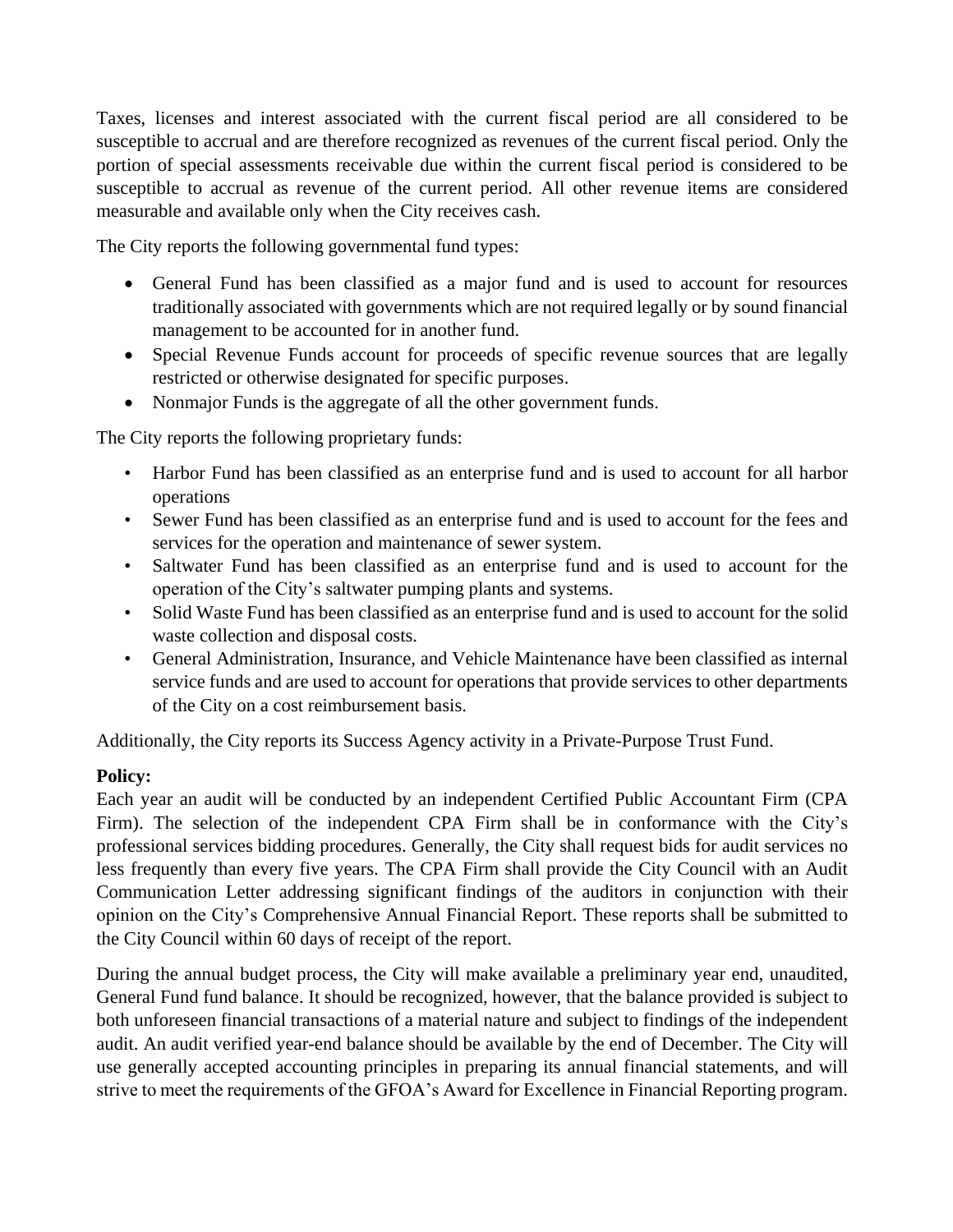#### **B. BUDGET PROCESS**

#### **Purpose:**

The purpose of this policy is to establish guidelines for the preparation, adoption, and presentation of the City's annual budget.

#### **Background:**

The City of Avalon operates on a fiscal year basis, starting July 1 and ending June 30. The budget is prepared by the Finance Department with the support of each operating department under the direct supervision of the City Manager. The Finance Department is responsible for coordinating all revenues estimates contained in the budget. Estimates are reached by analyzing historical revenue history, national and local economic trends and indices, and development patterns in the local economy. The Finance Department also coordinates the development of the expenditure budgets with the support of each operating department and the City Manager.

The budget is structured to separate operating and capital activity at the fund and department level. The operating budget is a guide for the receipt and disbursement of funds used to provide daily, routine public services to the community. The operating budget is structured to include historical budget and actual revenues and expenditures, along with the current revenue estimates and proposed expenditures required in order to implement and maintain services to the community. The Capital Improvement Program (CIP) budget details the acquisition, construction, or rehabilitation of major capital facilities and infrastructure over a ten year period.

#### **Policy:**

The proposed budget is to be presented to the City Council and community in public workshop meetings in May or June for review, public input, and deliberation. After providing opportunities for public review and discussion at City Council workshops and City Council meetings, the budget is adopted by the City Council prior to June 30 at either a regular or special City Council Meeting. The City Council may amend or supplement the budget at any time after its adoption by majority vote of the Council Members.

The budget document should incorporate the following guidelines to facilitate broader consumption and greater comprehension. The document should be organized in a manner that reduces redundancy and allows for a logical flow of information. The budget document should include an introduction and overview, financial summaries, operating and capital detail, departmental information, and a glossary. The document should avoid excessive detail, which can distract from the primary points presented, and should present the information in a consistent manner across departments and budget years.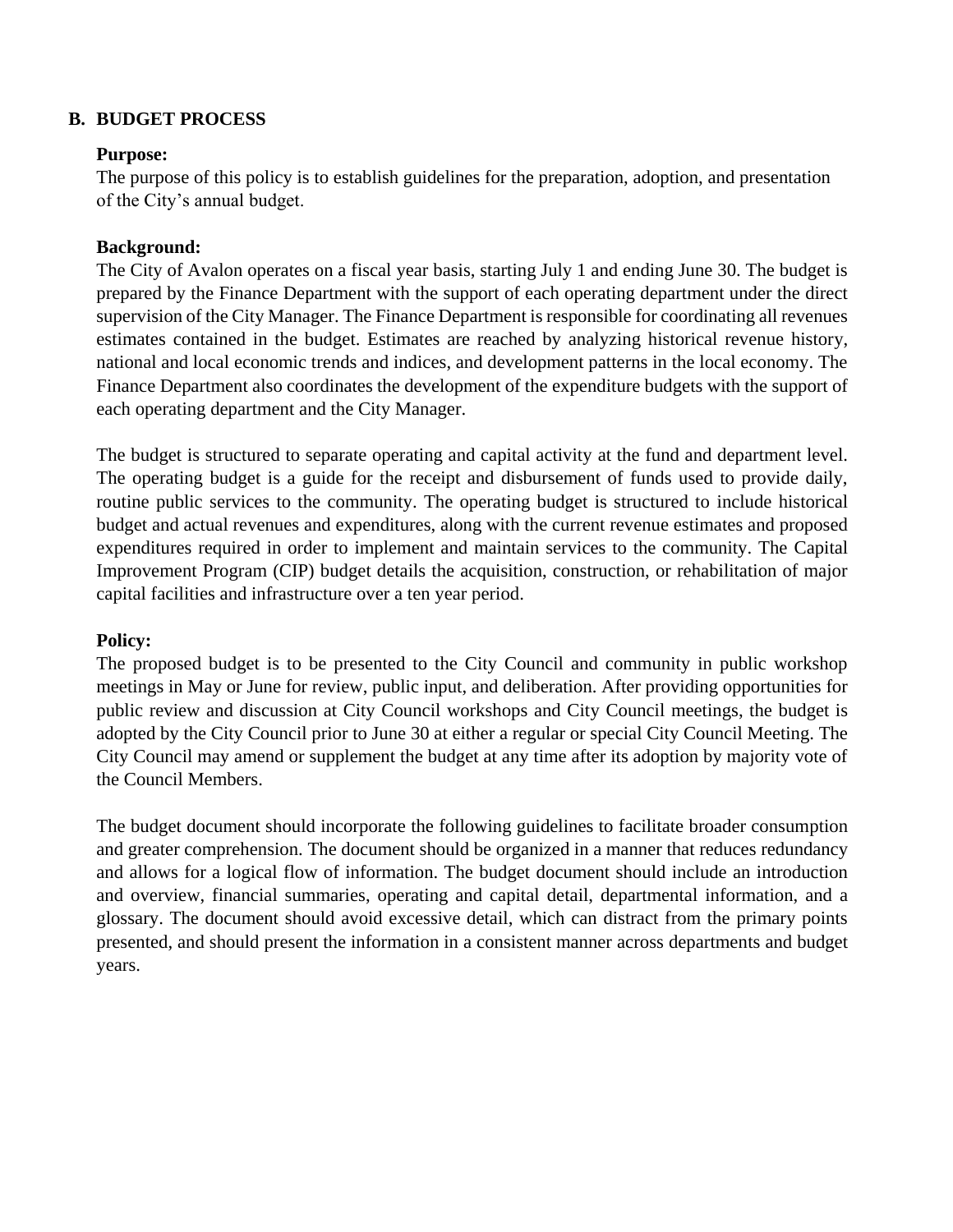# **C. STRUCTURALLY BALANCED BUDGET**

#### **Purpose:**

The purpose of this policy is to establish guidelines for the City's operating funds aimed at achieving and maintaining a structurally balanced budget. State law requires that the City adopts a balanced budget. However, a budget that is balanced by the state's definition may not necessarily be structurally balanced or sustainable if recurring expenditures are covered by reserves or non-recurring or highly volatile revenues. This policy supports the on-going financial stability of the City by advancing a more sustainable definition of a balanced budget – a structurally balanced budget.

#### **Background:**

This section defines key terms related to a structurally balanced budget:

*Recurring Revenues* are the portion of the City's revenues that can reasonably be predicted to continue year-to-year, with some degree of predictability. Property taxes are an example of a recurring revenue. *Non-recurring Revenue* are revenues that are one-time in nature and cannot be reasonably expected to continue year-to-year.

Some revenue sources may have both recurring and non-recurring components. These sources require the City to exercise judgment in determining how much of the source is truly recurring. For example, the City regularly receives transfer fees for the sale of moorings in the harbor; however, the amount received varies year-to-year based on the value of moorings and number of sales. In this case, it may be prudent to regard unusually high transfer revenues as non-recurring revenue under the assumption that such revenues are unlikely to continue, making it imprudent to use them for recurring expenditures.

*Recurring expenditures* appear in the budget each year. Salaries, benefits, rent, utilities, maintenance costs and certain contracted services are common examples of recurring expenditures. In general, recurring expenditures should be those that the City expects to fund every year in order to maintain current service levels. *Non-recurring expenditures* comprise special projects such as capital improvements, asset acquisitions, and other costs incurred infrequently by the City. In general, the City has a greater degree of flexibility to defer non-recurring expenditures than recurring ones.

*Reserves* are the portion of fund balance set aside as a hedge against risk. The City has defined a minimum amount of funds it will hold in reserve. This serves as a "bottom line measure" to help determine the extent to which the City's structural balance policy is being met – if reserves are maintained at their desired levels, it is an indication that the City is maintaining a structurally balanced budget. If reserves are declining, it may indicate an imbalance in the budget (e.g. if reserves are being used to fund on-going expenditures). Desired reserve levels are further discussed in Sections F and G of this document.

# **Policy:**

The City shall endeavor to adopt a structurally balanced budget. Generally, this means that recurring expenditures should be covered by recurring revenues and that non-recurring revenues should be used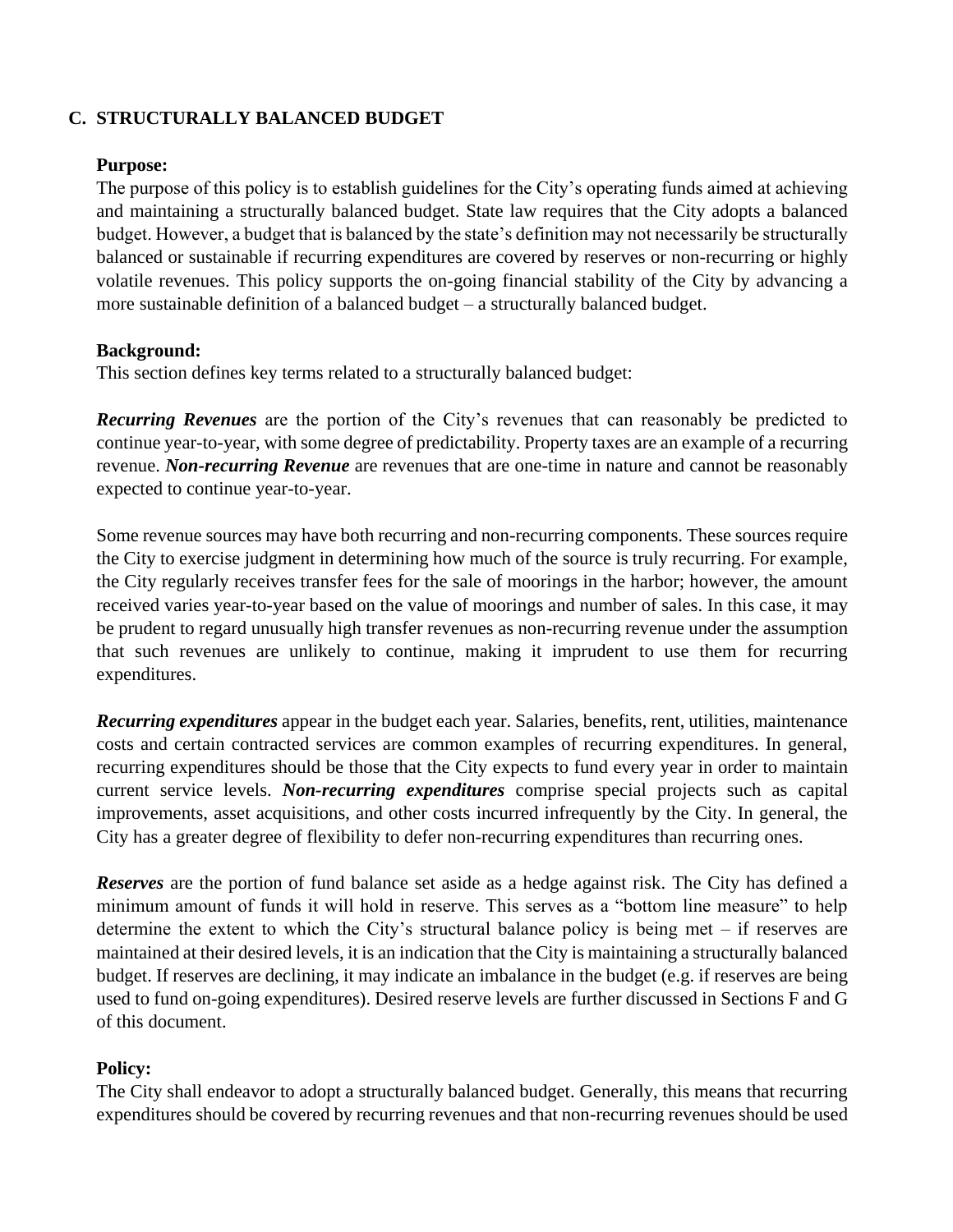to fund non-recurring expenditures. The Finance Department shall incorporate information into its budget presentation demonstrating the City's progress in achieving a structurally balanced budget.

In order to achieve a structurally balanced budget, the City should consider the following:

- **Employee compensation and non-recurring revenues** With limited exceptions, nonrecurring revenues and reserves should not be used to fund employee compensation. One such exception might be a severe economic downturn where non-recurring revenues are temporarily used to ease the transition to an expenditure structure that is in line with new economic realities. Even this should only be done in the context of a plan to return to structural balance and replenish any reserves that had been used.
- **Operating and maintenance costs of capital assets purchased with non-recurring revenues –** While capital assets are often funded with non-recurring revenues, the City shall be observant of the long-term operating and maintenance costs of such purposes, to prevent the creation of new on-going expenditures that cannot be maintained by recurring revenues.
- **Replacement of short-lived assets and non-recurring revenues** The City shall prioritize the use of non-recurring revenues to replace current assets that have outlived their useful lives over the purchase of entirely new assets, where the replacement of the expired or obsolete assets is critical to the maintenance of the City's core programs. A replacement schedule for such assets is a good indicator of when to budget for these items.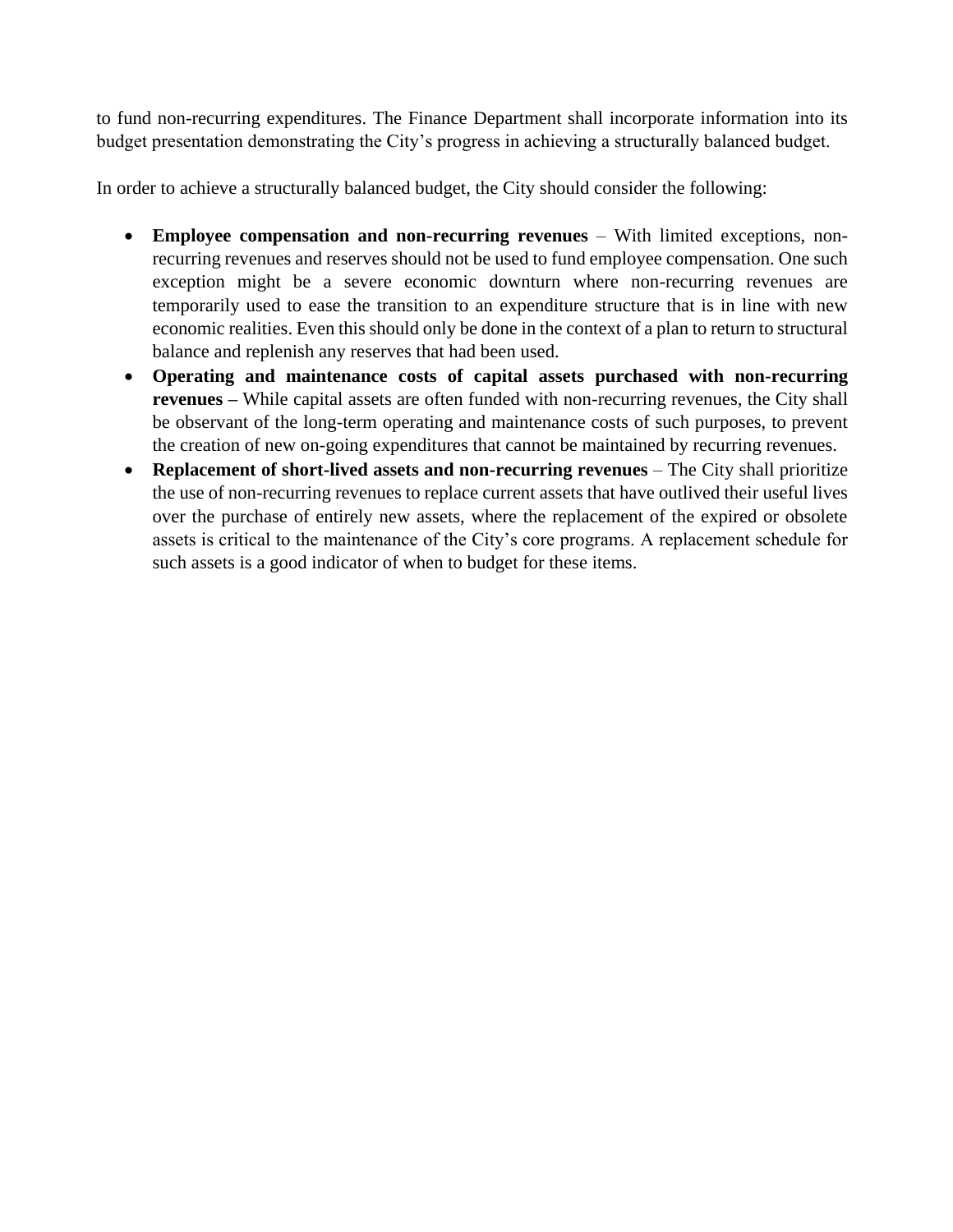# **D. REVENUES**

#### **Purpose:**

The purpose of this policy is to establish guidelines for (a) the development of revenue estimates, (b) fee structures, and (c) use of new recurring and non-recurring revenues in order to achieve a structurally balanced budget.

# **Background:**

Revenue projections and assumptions are critical to budget decisions, particularly in order to achieve a structurally balanced budget. The Finance Department is responsible for coordinating all revenues estimates contained in the budget. Estimates are reached by analyzing historical revenue history, national and local economic trends and indices, and development patterns in the local economy. Many of the City's key revenues are subject to significant fluctuation dependent on a number of economic factors. While it is difficult to always achieve accurate projections in a dynamic economic environment, it is important to have a consistent approach to projecting revenues in order for decisionmakers to understand the basis used to project the resources available for the budget. Revenue should be projected in a way that is not likely to lead to a revenue shortfall, but also not to be so conservative that the projections consistently and substantially underestimate revenues.

The City utilizes user charges and fees to help fund services. When certain services provided especially benefit a particular group, the City should consider charges and fees on the direct recipients of those that receive benefits for such services. The City may elect to subsidize a service for various reasons, including the ability of residents or businesses to pay; however, the City should have a documented rationale regarding why the full cost is not recovered.

By definition, non-recurring revenues cannot be relied upon in future budget periods. Non-recurring revenues include the sales of government assets, infrequent revenues from development and grants.

# **Policy:**

The following guidelines are to be considered with regards to City revenues:

- a. *Development of Revenue Estimates -* The City will estimate revenues using an objective and analytical process, with a conservative approach adopted to address any uncertainties. The approach should result in overall budgeted revenues for a fund being set at a level such that it is unlikely that actual revenues are lower than budgeted. The City should be transparent concerning its forecasting approach and underlying assumptions.
- b. *Fee Structure -* The City will comply with all applicable laws regarding the designation and assessment of fees for services and other fees. The City will calculate the full cost of providing a service in order to provide a basis for setting the charge or fee. The City will then identify whether it intends to set the fee at an amount to recover the full cost of providing the good or service or subsidize a portion of the cost. If the full cost of the good or service is not recovered, then an explanation of the rationale for not recovering the full amount should be provided to the public. The City should consider reviewing and updating charges and fees periodically based on factors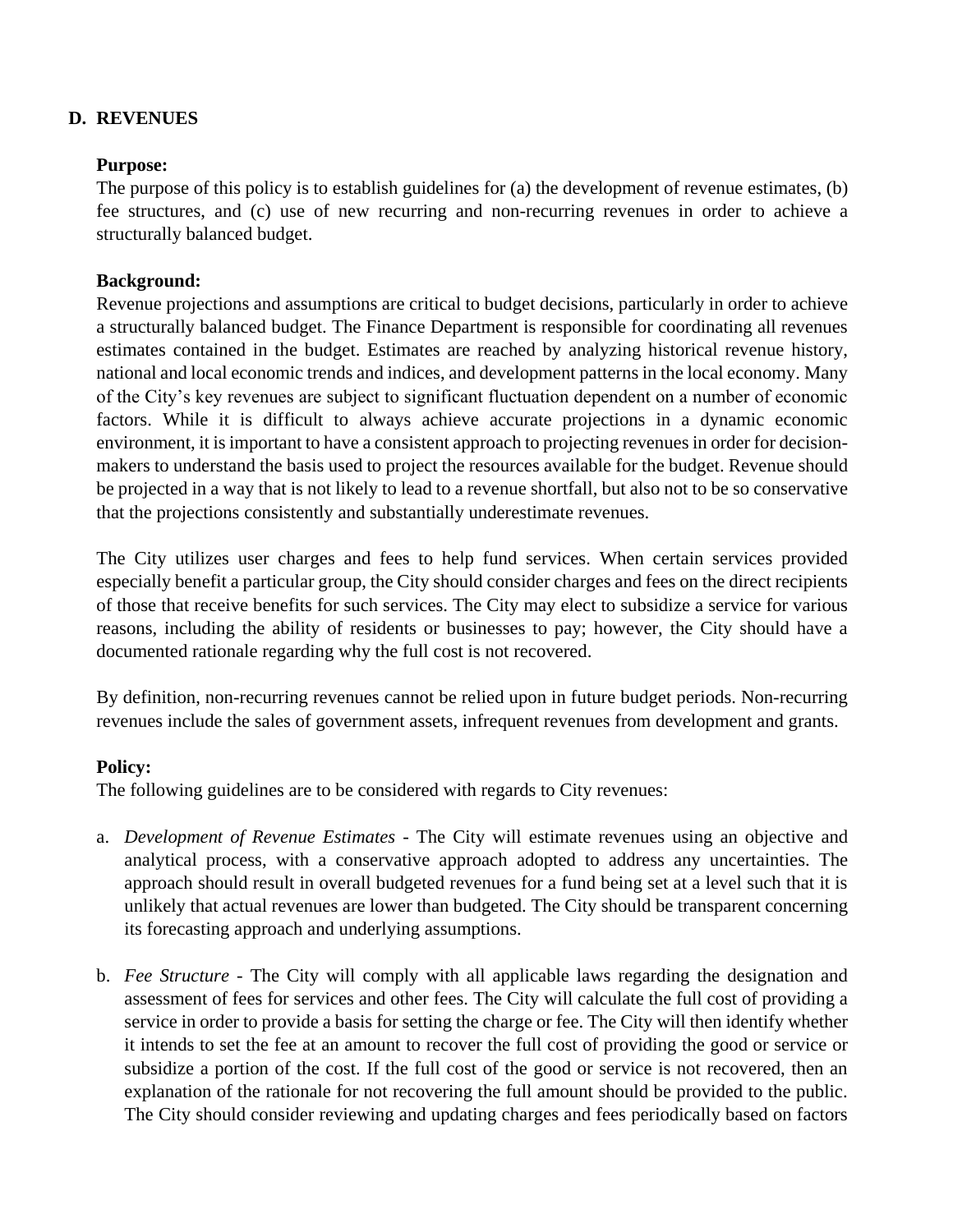such as the impact of inflation, other cost increases, adequacy of cost recovery, use of services, and competitiveness of current rates.

- c. *Use of New Recurring and Non-Recurring Revenues* Non-recurring revenues should be used to fund non-recurring expenditures only. The City should dedicate new recurring revenue sources in the following manner and priority:
	- 1. Fixed cost increases, including built-in contract escalators, and benefit increases outside of City control (e.g. annual unfunded pension liability contributions);
	- 2. Replenishing reserves to established targets;
	- 3. Funding significant long-term liabilities;
	- 4. Replenishing internal service funds for vehicle replacement and deferred maintenance; and
	- 5. Other discretionary expenditures and negotiable items.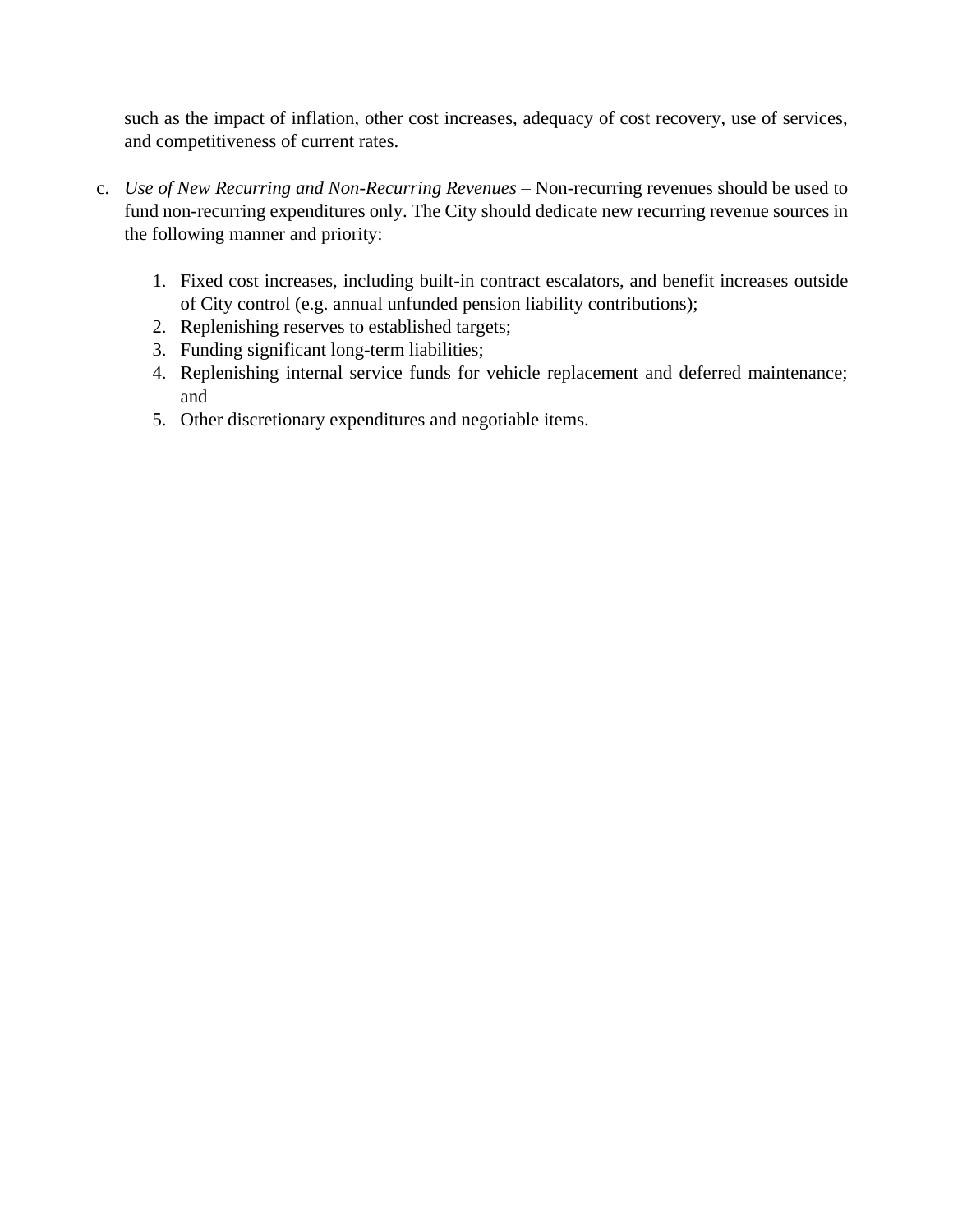# **E. EXPENDITURE CONTROLS**

#### **Purpose:**

The purpose of this policy is to provide outline appropriation and expenditure controls designed to safeguard limited government assets and ensure that resources are maintained where they were originally approved during the budget process.

#### **Background:**

The budget document serves as a plan of financial operation, identifying adopted appropriations as well as the specific types and levels of services to be provided. Appropriations are made by City Council at the fund level, with expenditures grouped into the following major categories:

- Personnel Expenditures related to labor including salaries, overtime, worker's compensation, health, insurance, and retirement benefits
- Maintenance and Operations Expenditures for items which primarily benefit the current period and are not defined as personnel, contract services, or capital outlays.
- Contract Services Expenditures rendered to a government by private firms, individuals, or other government agencies.
- Capital Outlays Expenditures that result in the acquisition of, or addition to, fixed assets that are tangible, durable, non-consumable, costs \$5,000 or more, and have a useful life of more than one year.

Department heads and their designated representatives may authorize expenditures that are based on appropriations previously authorized by City Council action, generally through the adopted budget, and only from accounts under their organizational responsibility. Individual transactions are classified by departments at the account level, with the most appropriate account used to classify the expenditure. During the course of the year, departments may encounter necessary and unanticipated expenditures that are able to be covered through budget savings in other accounts under their control. These budget transfers allow the City to operate more efficiently with the implementation of controls to ensure the budget goals are still met with the approved appropriations.

# **Policy:**

City Council approval is required for any budget revisions or amendments that increase the total amount appropriated by fund. Budget transfers require the following approvals and processes:

# Transfers of Operating Expenditure Budgets

City Council approval is required for the following transfers:

- Between personnel and non-personnel accounts within the same fund in excess of \$10,000;
- Between departments or accounts within the same fund in excess of \$50,000.

City Manager approval is required for the following transfers:

- Between personnel and non-personnel accounts of less than \$10,000;
- Between departments within the same fund under \$50,000;
- Between accounts within the same fund and department between \$25,000 and \$50,000.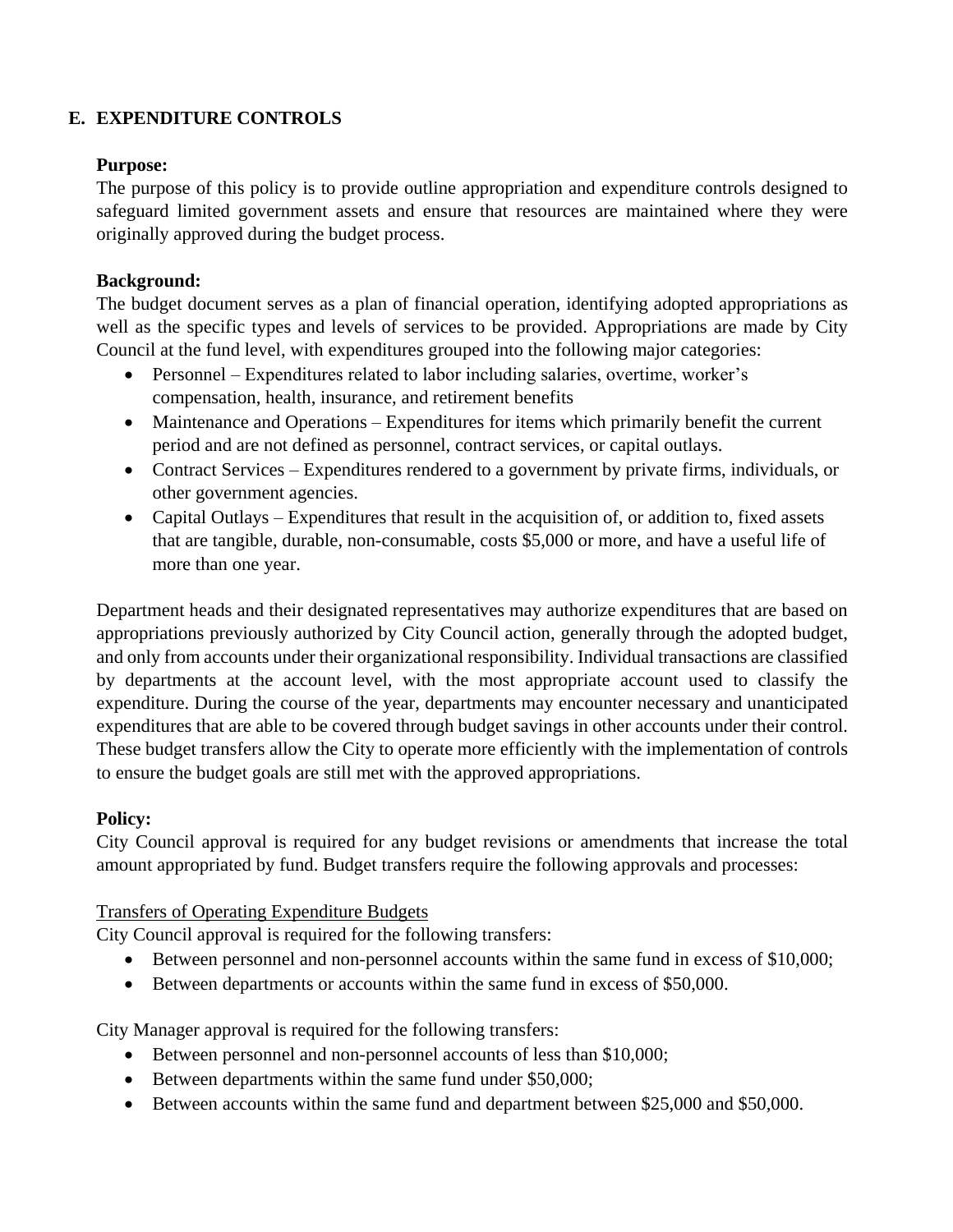• In case of an emergency or other circumstances where the delay would have a material negative impact on the City, the City Manager can approve transfers in excess of \$50,000 provided that transfers are reported to Council at the next scheduled meeting.

Finance Director approval is required for the following transfers:

Between accounts within the same fund and department under \$25,000

# Transfers of Capital Improvement Budgets

Projects are approved over a ten-year period by Council as part of the City's ten-year Capital Improvement Program. Any revisions increasing the total amount appropriated by fund require City Council approval. City Council approval is also required for transfers of capital improvements over \$100,000. For transfers under \$100,000, City Manager approval is required for transfers between capital projects in the same year and same fund, and transfers for the same project scheduled in different years.

#### Prepaid Expenses

The City Manager is authorized to approve prepaid expenditures when the payment relates to an ongoing service provided to the City and when failing to make payment would either cause an interruption to ongoing City operations or cause the City to operate illegally (e.g. failing to renew an insurance policy or software license). However, the payment classified as a prepaid expense shall not include more than a 10% increase over the prior year's payment for the same product and a list is to be provided to Council for all prepaid expenditures that occurred under this authority.

# Purchasing Process

The Finance Director will establish appropriate purchasing processes with adequate controls to ensure expenditures are properly approved and do not exceed City Council appropriations.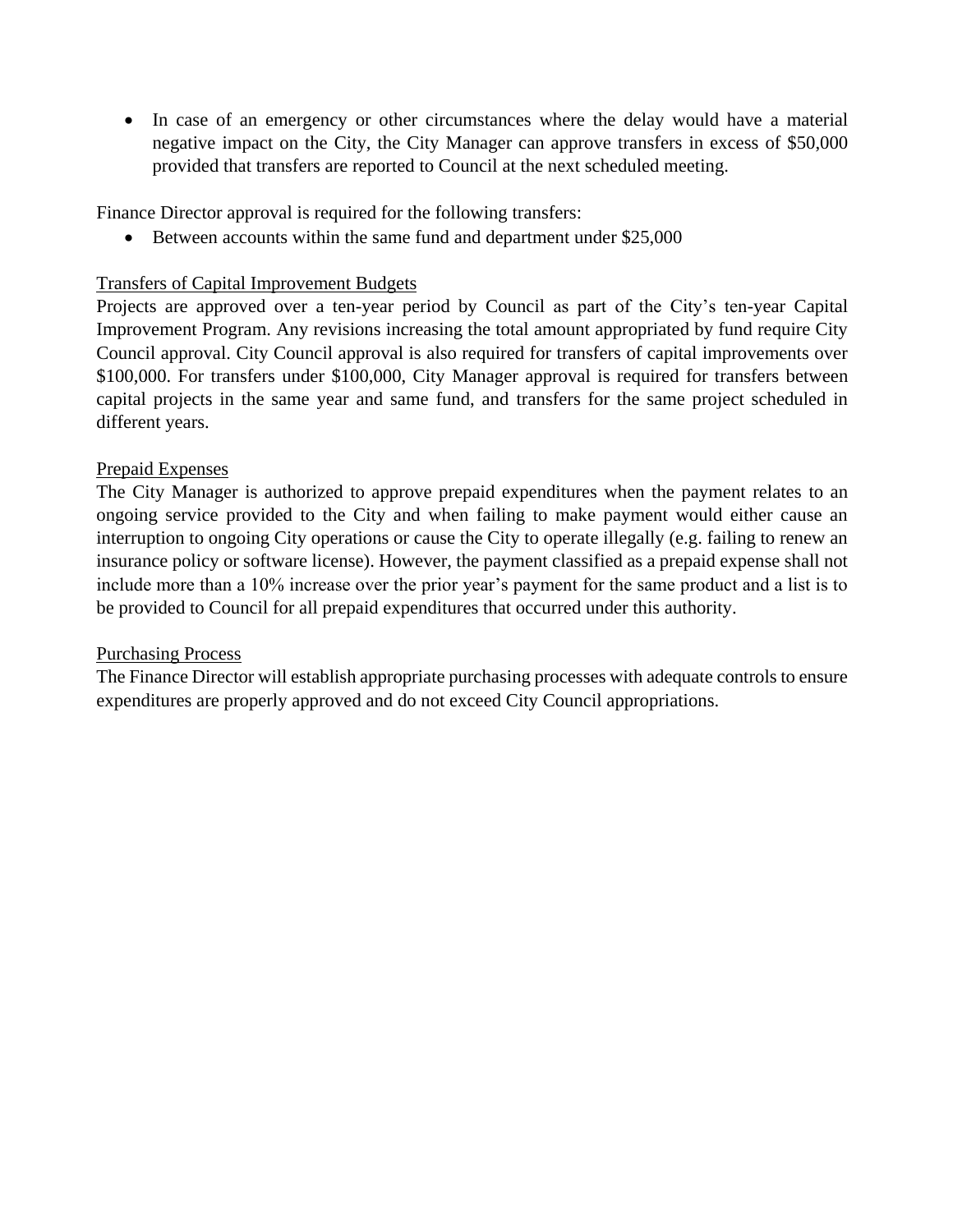# **F. GENERAL FUND RESERVES**

#### **Purpose:**

The purpose of this policy is to establish guidelines for the General Fund's unrestricted fund balance to improve and maintain the City's financial stability in order to protect the City from unforeseen or unbudgeted situations (e.g. natural disasters, major infrastructure failures, unexpected litigation).

# **Background:**

Fund balance serves as a measure of the financial resources available in a governmental fund. It is essential that governments maintain adequate levels of fund balance to mitigate current and future risks (e.g. revenue shortfalls and unanticipated expenditures) and to ensure stable tax rates.

In February 2009, the Governmental Accounting Standards Board issued GASB Statement No. 54, *Fund Balance Reporting and Governmental Fund Type Definitions*, which separates fund balance into five separate categories based on the type and source of constraints placed on how resources can be spent. Presented in descending order from most constraining to least constraining, they include: nonspendable fund balance, restricted fund balance, committed fund balance, assigned fund balance, and unassigned fund balance. The total amounts in the last three categories (where the only constraint on spending, if any, is imposed by the government itself) is termed unrestricted fund balance. GASB Statement No. 54 recommends "…at a minimum, that general-purpose governments, regardless of size, maintain unrestricted fund balance in their general fund of no less than two months of regular general fund operating revenues or regular general fund operating expenditures. The choice of revenues or expenditures as a basis of comparison may be dictated by what is more predictable in a government's particular circumstances."

The adequacy of unrestricted fund balance in the General Fund should take into account the City's unique circumstances and the City should consider the following factors to assess the adequacy of unrestricted fund balance:

- Predictability of its revenues and volatility of its expenditures;
- Perceived exposure to significant one-time outlays;
- Potential drain upon General Fund resources from other funds, as well as the availability of resources in other funds;
- Potential impact on the entity's bond ratings and the corresponding increased cost of borrowed funds;
- Commitments and assignments included in the unrestricted fund balance

# **Policy:**

The City of Avalon will strive to maintain an *unrestricted fund balance* equal to no less than **six (6)** months of regular General Fund operating expenditure budget. The regular operating expenditure budget includes all current operating expenditure appropriations, excluding capital outlays and other one-time discretionary payments.

Visitor-driven tax revenues (e.g. transient occupancy tax, sales tax, admission tax) account for the majority of the City's General Fund revenues, with the predictability of these revenues dependent on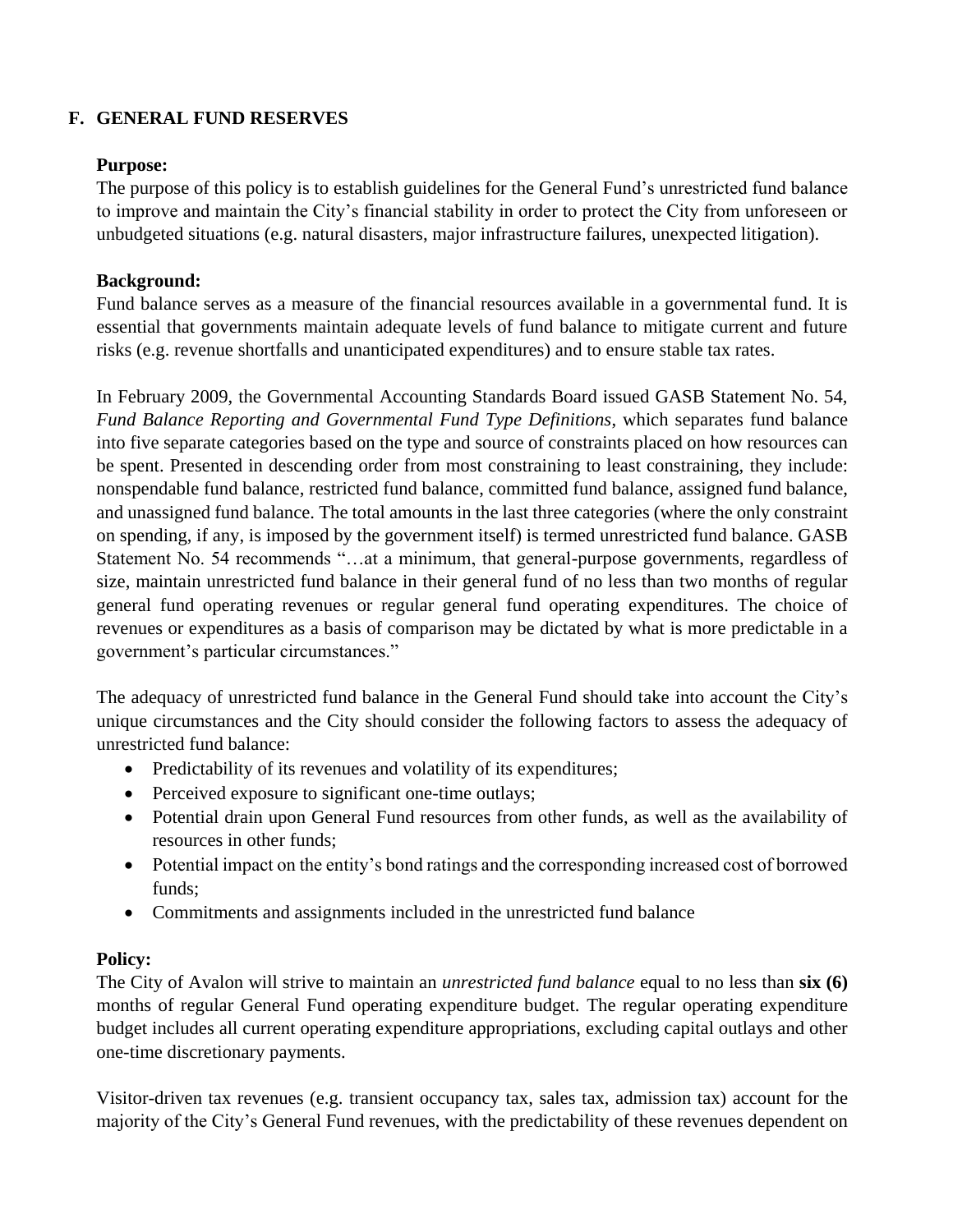overall tourism demand. Due to its unique location, City revenues are particularly vulnerable to disruptions to leisure travel and tourism caused by pandemics or other natural disasters. In addition, the City is responsible for managing multiple enterprise funds, with operating expenditures comparable in size to its General Fund, and the City needs to maintain reserves in order to cover immediate capital needs, if working capital is not sufficient in those funds.

Funds appropriated from unrestricted fund balance should be appropriated for non-recurring expenditures, as they represent prior year surpluses that may or may not materialize in subsequent years. However, draws from unrestricted fund balance below the six month target amount or to cover recurring operating costs are generally reserved for emergency or unforeseen situations but may be accessed by Council by simple budget appropriation. Examples of situations may include but not limited to the following:

- A. Sudden and unexpected significant facility failure that presents an immediate public safety concern to the community;
- B. Declaration of a State of Emergency by the Governor;
- C. Unanticipated expenditures as a result of legislative changes from State/Federal governments in the current fiscal year;
- D. Acts of Terrorism declared by the Governor or the President of the United States;
- E. Acts of nature, which are infrequent in occurrence; or
- F. Other emergency as defined by City Council

If unrestricted fund balance is to be used to fund recurring operating expenditures or if unrestricted fund balance falls below the minimum threshold, the Finance Director shall recommend and submit to City Council a plan to replenish reserves to minimum levels. This plan will specify the source of funding and timeframe for replenishment. Reserves should be replenished within three years, if possible.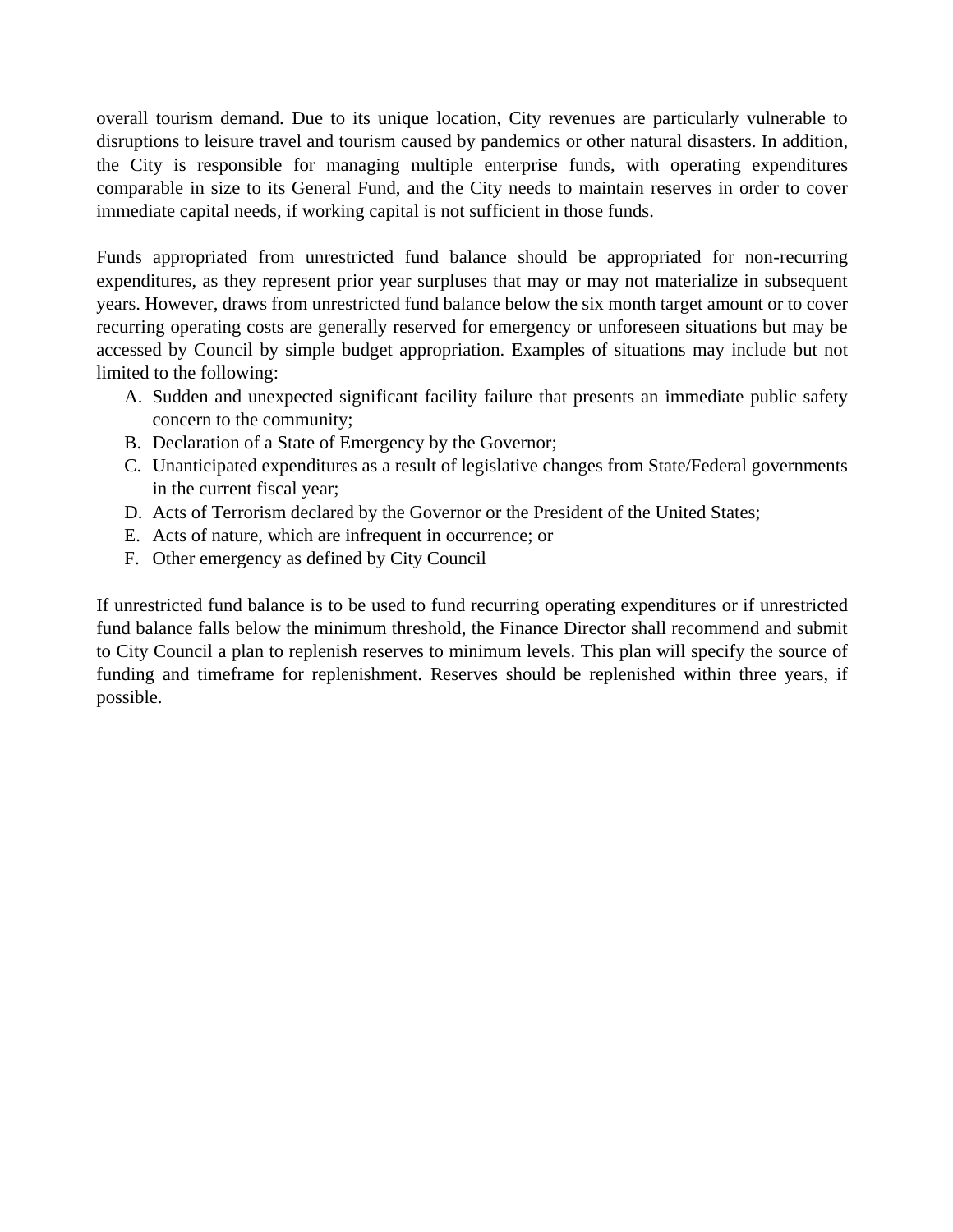# **G. ENTERPRISE FUNDS WORKING CAPITAL TARGETS**

#### **Purpose:**

The purpose of this policy is to establish guidelines for the enterprise funds' working capital target to improve and maintain the City's financial stability in order to protect the City from unforeseen or unbudgeted situations (e.g. natural disasters, major infrastructure failures, unexpected litigation).

# **Background:**

Generally Accepted Accounting Principles (GAAP) does not permit the reporting of fund balance for enterprise funds. However, enterprise funds distinguish between current and non-current assets and liabilities, allowing for the calculation of working capital (i.e. current assets less current liabilities). Working capital indicates the relatively liquid portion of total enterprise fund capital, which constitutes a margin or buffer for meeting obligations. For all further references to reserves for enterprise funds, net working capital is the intended meaning.

It is essential that a government maintain adequate levels of reserves or working capital in enterprise funds to mitigate current and future risks (e.g., revenue shortfalls and unanticipated expenses) and to ensure stable services and fees. Strength of collection practices, historical consumption of inventories, support from the general government, transfers out, cash cycles, customer concentration, demand for services, control over rates and revenues, asset age and condition, volatility of expenses, control over expenses, management plans for working capital and debt position should all be considered in determining adequate working capital or reserve targets for each fund.

# **Policy:**

The City's Enterprise Funds include the Harbor Fund, Sewer Fund, Saltwater Fund, Solid Waste Fund, and Avalon Transit Fund. Reserve levels for each fund are as follows:

- Harbor Fund The City of Avalon will strive to maintain a working capital balance equal to no less than **four (4)** months of regular Harbor Fund operating expenditure budget to cover harbor operations (Fund 103) and a minimum reserve of **five hundred thousand dollars (\$500,000)** to provide funding to cover emergency capital costs in the harbor (Fund 104). The reserve amount exceeds the GFOA's 45-day minimum working capital recommendation due to the Harbor's limited ability to reduce variable costs in response to lower revenues (i.e. public safety costs relatively fixed), customer concentration (i.e. majority of revenues paid by cross channel and cruise ship carriers), and condition of infrastructure.
- Sewer Fund The City of Avalon will strive to maintain a target reserve balance equal to no less than **three (3)** months of operating and maintenance expenses, as outlined in the cost of service study. The reserve amount exceeds the GFOA's 45-day minimum working capital recommendation due to the cash cycle, with remittances concentrated in the second half of the fiscal year, and condition of infrastructure.
- Saltwater Fund The City of Avalon will strive to maintain a target reserve balance equal to no less than **three (3)** months of operating and maintenance expenses, as outlined in the cost of service study. The reserve amount exceeds the GFOA's 45-day minimum working capital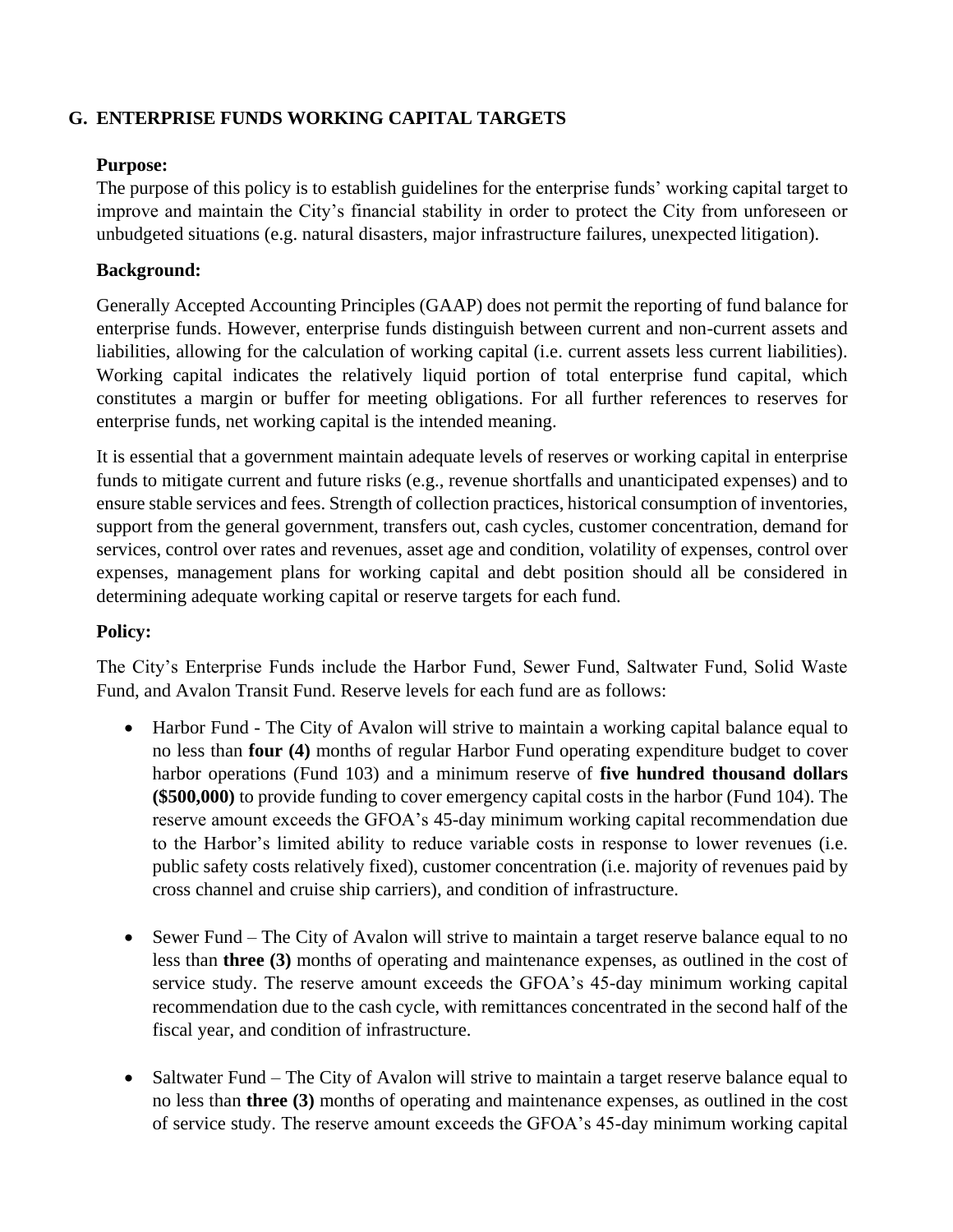recommendation due to the cash cycle, with remittances concentrated in the second half of the fiscal year, and condition of infrastructure.

- Solid Waste Fund The City of Avalon will strive to maintain a target reserve balance equal to no less than **three (3)** months of operating and maintenance expenses, as outlined in the cost of service study. The reserve amount exceeds the GFOA's 45-day minimum working capital recommendation due to the cash cycle, with remittances concentrated in the second half of the fiscal year, and condition of infrastructure.
- Avalon Transit Fund The Avalon Transit Fund is subsidized by the General Fund, as transit revenues are not sufficient to cover operations. No working capital target has been set for this fund as the financial buffer or cushion is provided by the General Fund.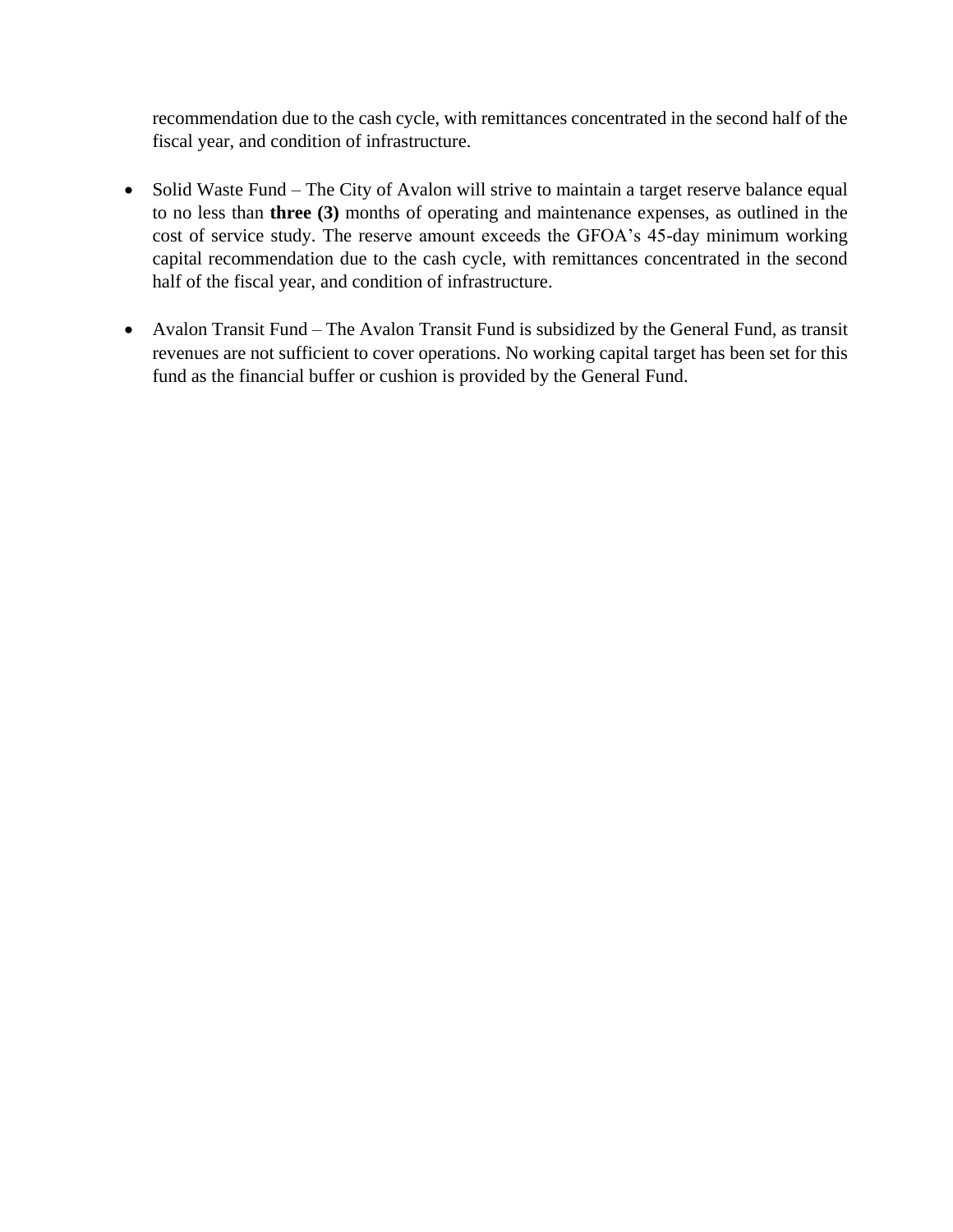# **H. INVESTMENT POLICY**

#### **Policy:**

It is the policy of the City of Avalon and Successor Agency to the ACIA (hereinafter collectively referred to as "City" or "City of Avalon") to invest public funds in a prudent manner which will provide in the following order; 1) the highest level of safety of funds, along with 2) liquidity of funds in order that daily cash flow demands are met and, finally, that 3) yield or investment return be maximized while conforming to all laws of the State of California regarding the investment of public funds.

In accordance with Section 53646 of the government Code, the Finance Director and City Treasurer will annually render to the City Council a Statement of Investment Policy. The Finance Director, City Treasurer, and City Manager shall review the policy on an annual basis for submission and approval by the City Council.

#### **Scope:**

The City/Agency Treasurer (hereinafter referred to as "Treasurer") is authorized to invest the City's funds in accordance with the California Government Code Sections 53601.1, 53602, and 53635. This investment policy applies to all financial assets of the City of Avalon. These funds are accounted for in the City's Comprehensive Annual Financial Report, which includes the following fund types:

- General Fund
- Special Revenue
- Debt Service
- Capital Projects
- Enterprise
- Internal Service
- Trust and Agency
- Any new fund created by the legislative body, unless specifically exempted

All monies entrusted to the Treasurer will be pooled in an actively managed portfolio except for the employee's retirement funds, which are administered separately and the proceeds of certain debt issues, which are managed and invested by trustees appointed under indenture agreements.

#### **Prudence:**

The actions of the Treasurer in the performance of his or her duties as manager of public funds shall be evaluated using the following prudent person standard applied in the context of managing the overall portfolio:

- Investments shall be made with judgment and care, under circumstances then prevailing, which persons of prudence, discretion, and intelligence exercise in the management of their own affairs, not for speculation, but for investment, considering the probable safety of their capital as well as the probable income to be derived.
- Investment officers acting in accordance with written procedures and the investment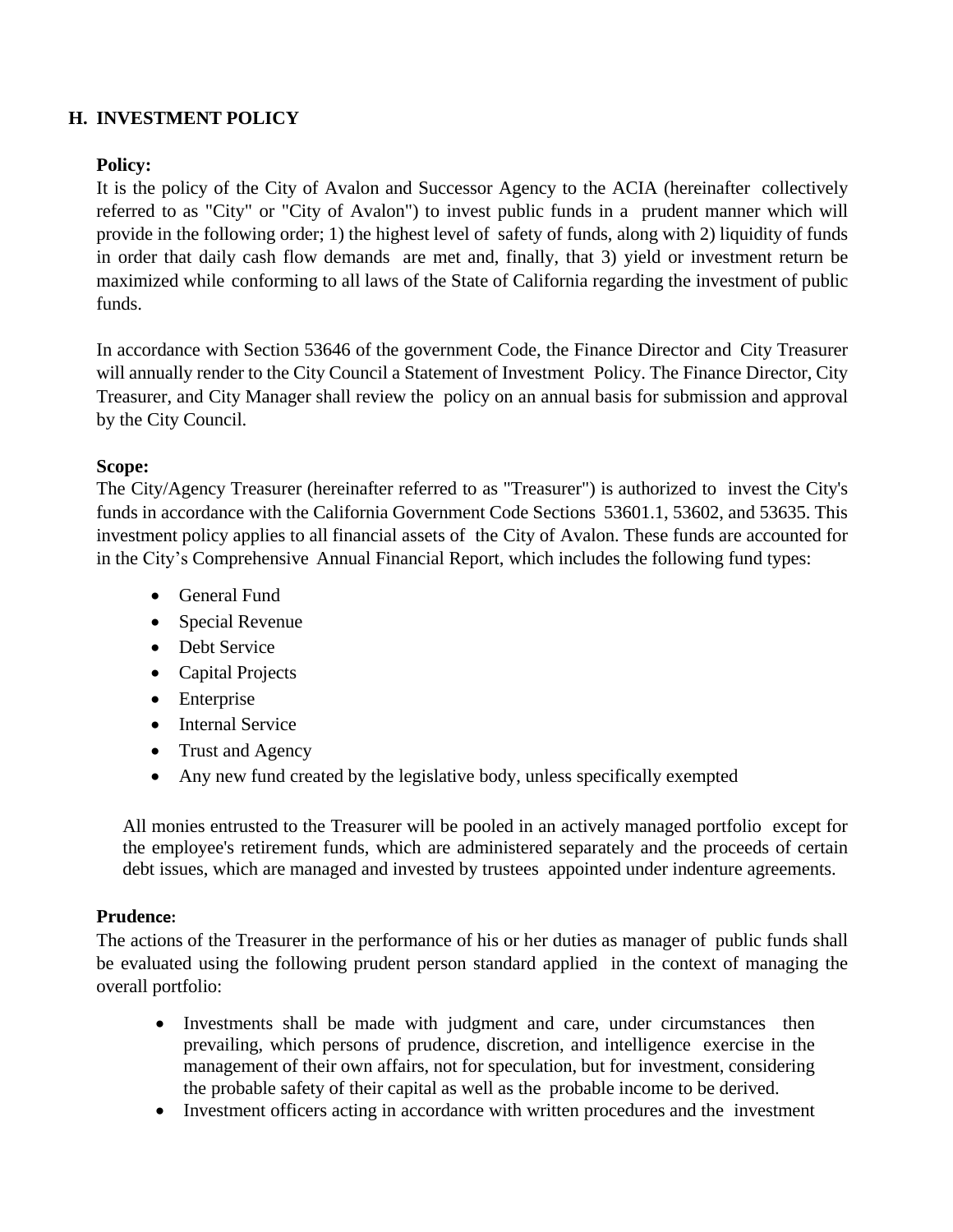policy exercising due diligence shall be relieved of personal responsibility for an individual security's credit risk or market price changes, provided deviations from expectations are reported in a timely fashion and appropriate action is taken to control adverse developments.

#### **Objective:**

The primary objectives, in priority order, of the City investment activities shall be:

- A. Safety Safety of principal is the foremost objective of the investment program. Investments of the City shall be undertaken in a manner that seeks to ensure the preservation of capital in the overall portfolio. The City shall seek to safeguard principal by a careful examination of credit risk and market risk of individual investments.
	- 1.Credit Risk The chance that an issuer will be unable to make scheduled payments of interest and principal on an outstanding obligation. Another concern for investors is that the market's perceptions of a corporation's credit will cause the market value of a security to fall, even if default is not expected.
	- 2.Market Risk The chance that the value of a security will decline as interest rates rise. In general, as interest rates fall, prices of fixed income securities rise. Similarly, as interest rates rise, prices fall. Market risk also is referred to as systematic risk or risk that affects all securities within an asset class similarly.
- B. Liquidity The City investment portfolio will remain sufficiently liquid to enable the City to meet all operating expenditure requirements, which might be reasonably anticipated. In order to maintain liquidity, no more than 50 percent of the portfolio will have maturity in excess of one (1) year.
- C. Return on Investment The City investment portfolio shall be designed with the objective of attaining a market rate of return throughout budgetary and economic cycles, taking into account the City investment risk constraints and the cash flow characteristics of the portfolio. Whenever possible, consistent with risk limitations and prudent investment principles, the City shall make an effort to achieve returns at the market average rate of return. The market average rate of return is defined as the average return on six month US Treasury Bills.

#### **Delegation of Authority:**

The Treasurer has been authorized to undertake investment transactions on behalf of the City. This authority shall not pass to the Deputy Treasurer unless specifically authorized in writing by the Treasurer. Although the Treasurer has been authorized to undertake investment transactions, management responsibility for the City's investment program has been delegated to the Finance Department. The only officials authorized to undertake investment transactions on behalf of the City are the Treasurer, Finance Director, and City Manager. The actual disbursement of funds for the placement of individual investments undertaken by these three officials shall be subject to a second party approval by officers authorized to sign City checks and wire transfers: Mayor, City Manager, Chief Administrative Officer, and Certain Department Heads.

The Treasurer is responsible for ensuring compliance with the City's investment policies and for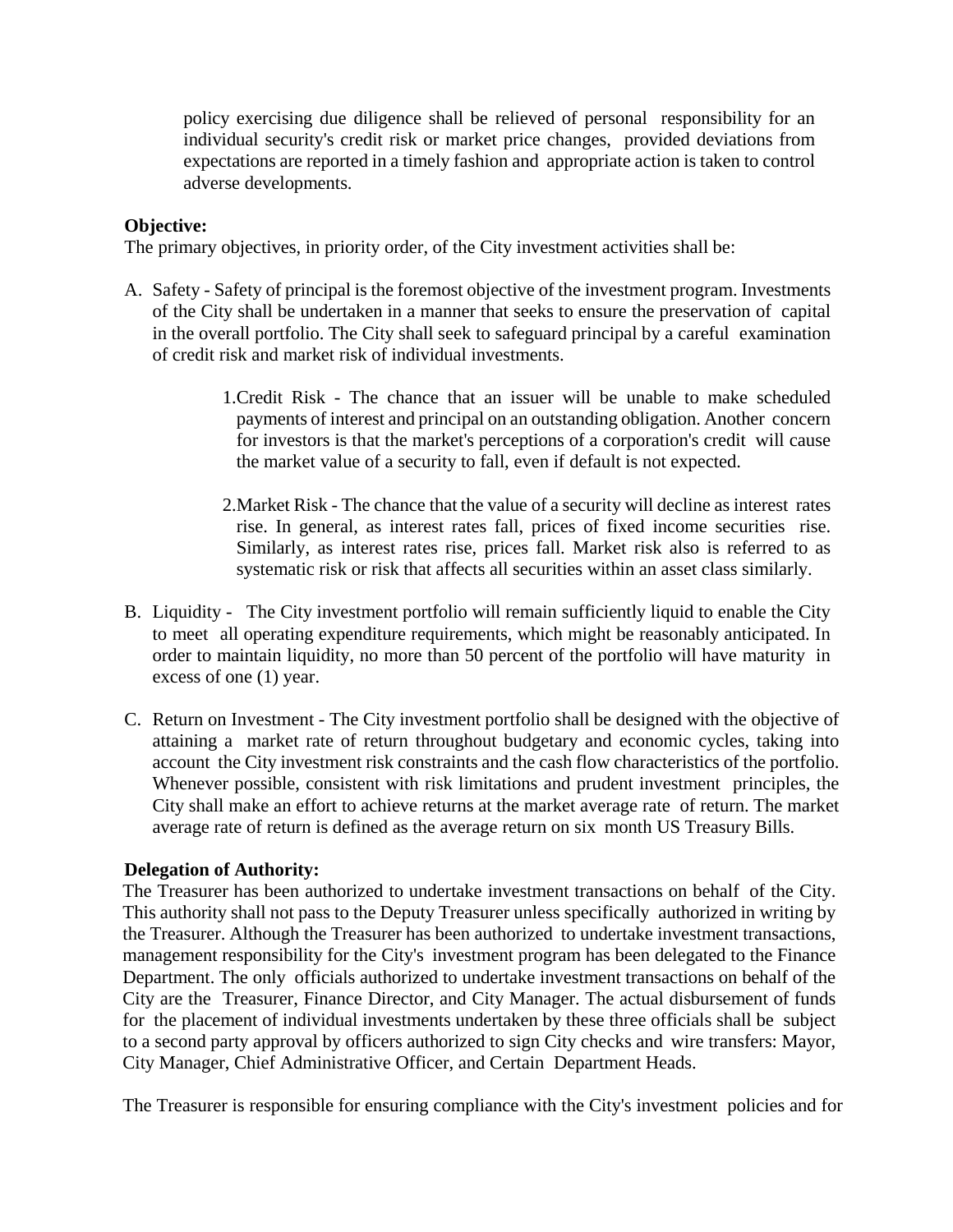ensuring that strong internal controls are in place through the oversight of the Finance Director.

#### **Ethics and Conflicts of Interest:**

Officers and employees involved in the investment process shall refrain from personal business activity that could conflict with proper execution of the investment program, or which could impair their ability to make impartial investment decisions. The Treasurer, Finance Director, and all investment employees are required to file annual disclosure statements as required by the Fair Political Practices Commission (FPPC), thus shall disclose to the City Clerk any material financial interests in financial institutions that conduct business within the jurisdiction, and they shall further disclose any large personal financial investment positions that could be related to the performance of the City investment portfolio.

During the course of the year, if there is an event subject to disclosure that could impair the ability of the Treasurer, Finance Director, or any investment employee to make impartial decisions, the City Manager shall be notified in writing within 10 days. All City Council members, Mayor, City Treasurer, Finance Director, and any investment employees are limited on the receipt of honoraria, gifts, and gratuities from advisors, brokers, dealers, bankers, or other persons with whom the City Treasury conducts business. The permitted approved maximum value of these items is \$50.00.

#### **Authorized Financial Dealers and Institutions:**

The City shall transact business only with issuers, banks, savings and loans, and registered investment securities dealers. The purchase of any investment, other than those purchased directly from the issuer, shall be purchased either from an institution licensed by the State of California as a broker/dealer, as defined in Section 25004 of the Corporations Code, who is a member of the National Association of Securities Dealers (NASD), or a member of a Federally regulated securities exchange, a National or State-Chartered Bank, a Federal or State Association (as defined by Section 5102 of the Financial Code), or a brokerage firm designated as a Primary Government Dealer by the Federal Reserve Bank. The Treasurer's staff shall investigate all institutions that wish to do business with the City/Agency, in order to determine if they are adequately capitalized, make markets in securities appropriate to the City/Agency's needs and agree to abide by the conditions set forth in the City of Avalon/Successor Agency to ACIA Investment Policy and provide a current audited financial statement.The Treasurer will maintain a list of financial institutions authorized to provide investment services to the City.

# **Authorized and Suitable Investments**

The State of California Government Code Sections 16429.1, 53601, et seq. limits the investment vehicles available to local agencies. The City of Avalon's Investment Policy further restricts the permitted investments to those listed below.

 State Treasurer's Local Agency Investment Fund (LAIF) - Government Code Section 16429.1 authorizes each local government agency to invest with no maximum limit as of January 1, 2019 in this investment program administered by the California State Treasurer. Money invested with LAIF is pooled with State money in order to earn the maximum rate of return possible in a manner consistent with sound investment practices. Furthermore, LAIF provides daily liquidity, therefore, there is no final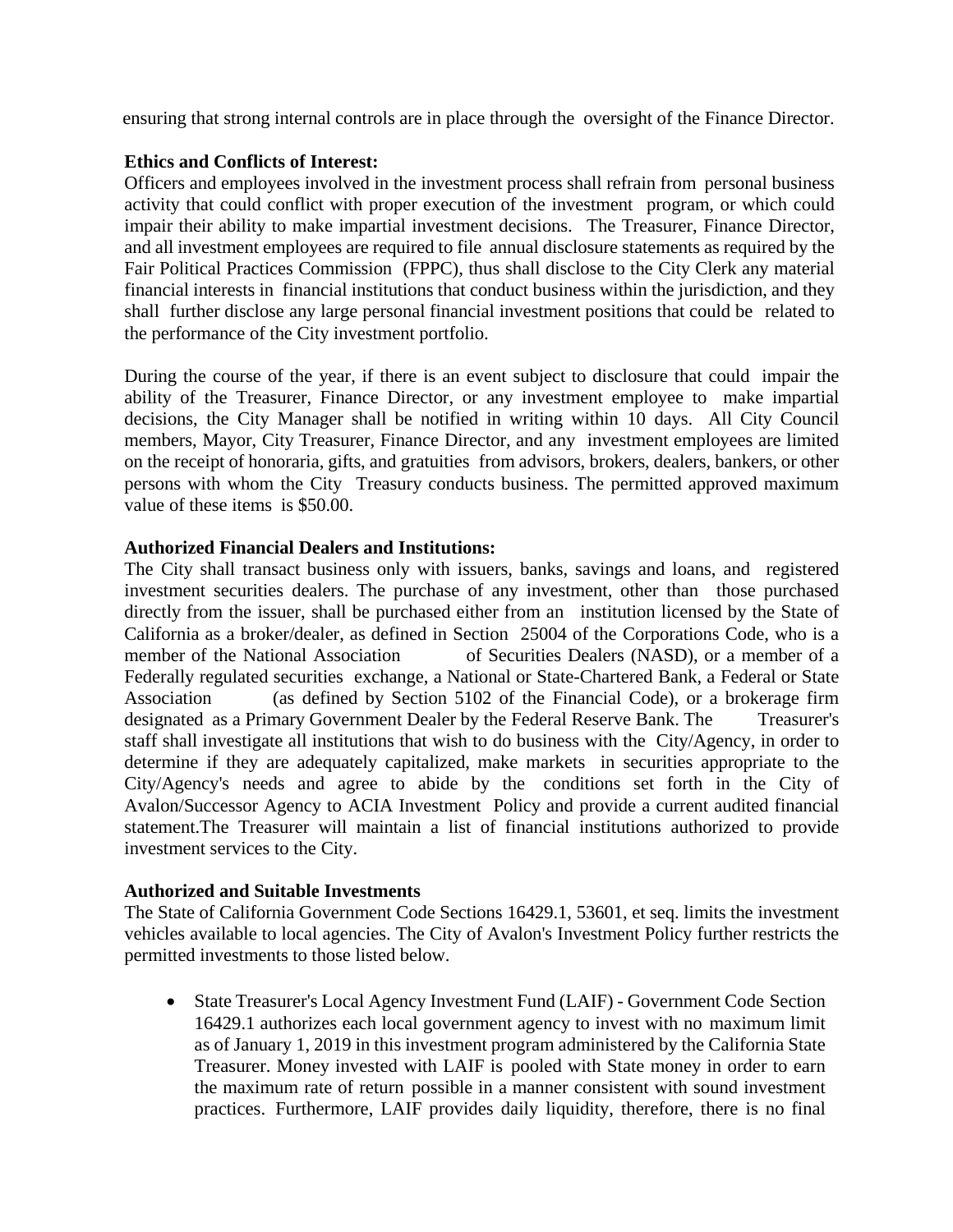stated maturity for this investment category. *Investmentsin LAIF shall not exceed \$60 million total (\$30 million each for the City and the Successor Agency to ACIA).*

- Los Angeles County Investment Pool (LACIP) Government Code Section 27133: Money invested with the Los Angeles County Investment Pool is pooled with County money in order to earn the maximum rate of return possible in a manner consistent with sound investment practices.
- United States Treasury Bills, Notes, and Bonds or those for which the full faith and credit of the United States are pledged for payment of principal and interest. In accordance with Government Code Section 53601, purchase of this category shall not exceed five years to maturity. There is no percentage limit in this category.
- Federal Government Obligations Government Code Section 53601: The City may invest in Federally sponsored agency securities including obligations issued by the Government National Mortgage Association (GNMA), the Federal Farm Credit Bank System (FFCB), the Federal Home Loan Bank Board (FHLB), the Federal Home Loan Mortgage Corporation (FHLMC), the Student Loan Mortgage Administration (SLMA), and the Federal National Mortgage Association(FNMA)). The "prudent investor" rule shall apply for a single agency name, as U.S. Government backing is implied rather than guaranteed. There is no percentage limitation of the funds that can be invested in this category. Although a five-year maturity limitation is applicable.
- Negotiable Certificates of Deposit (CDs) As authorized in Government Code Section 53601(i), no more than 30 percent of the agency's money may be invested in negotiable certificates of deposit issued by a nationally or state- chartered bank, a savings association or a federal association (as defined by Section 5102 of the Financial Code), a state or federal credit union, or by a state-licensed branch of a foreign bank. All purchases must be fully insured by the FDIC or fully collateralized. A five-year maturity limitation is applicable.
- Municipal Bonds issued by the State of California and other States in accordance with Code Section 53601, to the extent that the principal amount invested in all funds of this type does not exceed Five Hundred Thousand Dollars (\$500,000). A five-year maturity limitation is applicable.
- Money Market Mutual Funds (with \$1 net asset value) Investments in money market mutual funds, according to  $53601(1)$  and  $53601.6(b)$  shall, 1) be restricted to those funds that have attained the highest ranking or highest letter and numerical rating provided by not less than two National Recognized Statistical Rating Organizations (NRSROs), 2) retain an investment advisor registered or exempt from registration with the Securities and Exchange Commission with not less than five years of experience managing their specific category of fund and have assets under management in excess of \$500,000,000. A further restriction is that the purchase price of shares of the mutual funds shall not exceed twenty percent (20%) of the local agency's surplus funds.

#### **Collateralization**

Collateralization will be required on all Demand Accounts and Uninsured Time Deposits. Demand Accounts and Uninsured Time Deposits with banks and savings and loans shall be collateralized in the manner prescribed by law for depositories accepting municipal investment funds.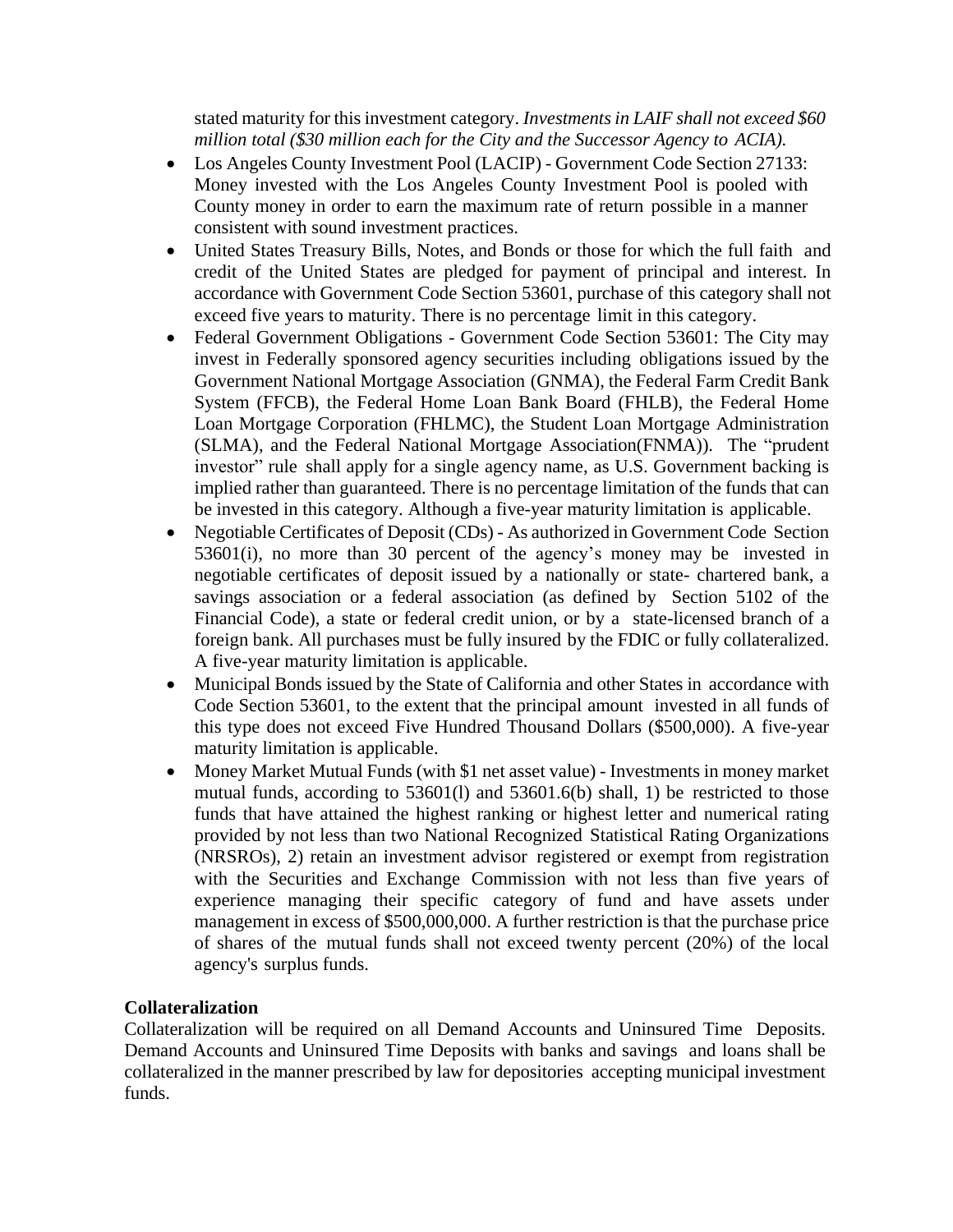#### **Confirmation**

Receipts for confirmation of purchase of authorized securities should include the following information: trade date, par value, rate, price, yield, settlement date, description of securities purchased, agency's name, net amount due, and third party custodial information. These are minimum information requirements.

#### **Safekeeping of Securities**

In accordance with Government Code Section 53601, all securities owned by the City shall be held in safekeeping by the City's custodial bank or a third party bank trust department, acting for the City under the terms of a custody agreement. All securities will be received and delivered using standard Delivery-Versus Payment procedures, which ensures that securities are deposited with the third party custodian prior to release of funds. A third party custodian as evidenced by safekeeping receipts will hold securities. Investments in LAIF or money market mutual funds are undeliverable and are not subject to delivery or third party safekeeping.

#### **Diversification**

The City will diversify its investments by security type and institution. With the exception of US Treasury securities and authorized pools (LAIF and LACIP), no more than 50% of the entity's total investment portfolio will be invested in a single security type or with a single financial institution.

#### **Maximum Maturities**

To the extent possible, the City will attempt to match its investments with anticipated cash flow requirements. Unless matched to a specific cash flow, the City will not directly invest in securities matured more than five (5) years from the date of purchase.

#### **Internal Control**

The Treasurer shall establish an annual process of indepenCIP Detaident review by an external auditor. This review will provide assurances on internal controls through compliance with policies and procedures.

#### **Performance Standards**

The investment portfolio will be designed to obtain the highest rate, with the greatest security and liquidity consistent with the cash flow requirements of the City, but at no less rate on the date of investment than the rate being paid by the Local Agency Investment Fund (LAIF).

#### **Reporting**

Under the provision of Section 53646 of the California Government code, the Treasurer shall render a report to the City Council and the City Manager containing detailed information on all securities, investments, and moneys of the City. The report will be submitted on at least a quarterly basis and provided to the City Council within 30 days following the end of the quarter or reporting period.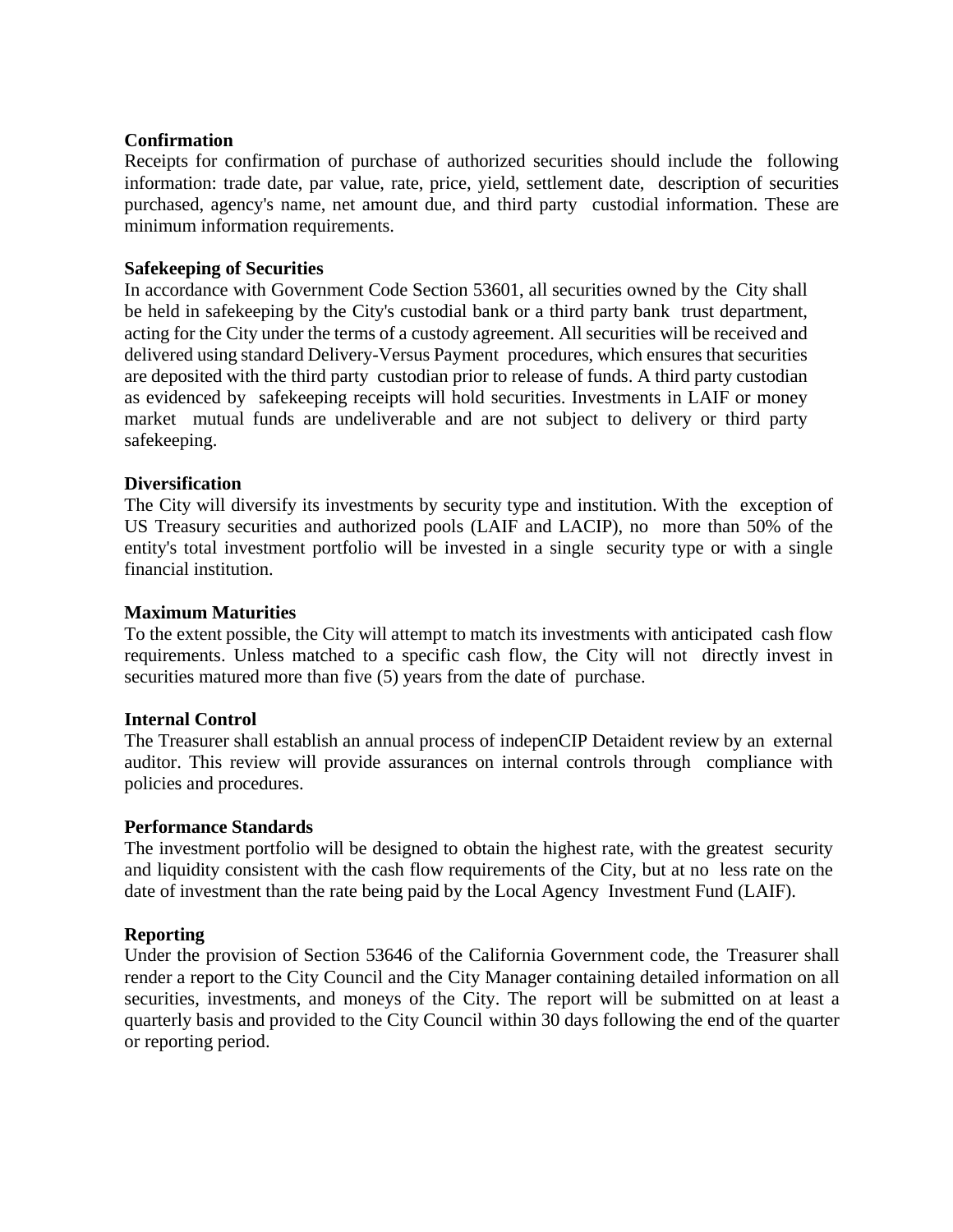The report will contain the following information on the Portfolio that is subject to this investment policy:

- 1. The type of investment, name of the issuer, date of maturity, return on investments, activity, par and cost in each investment;
- 2. The weighted average maturity of the investments;
- 3. Description of any investments, including loans and security lending programs that are under the management of contracted parties;
- 4. The market value and source of the valuation;
- 5. A description of the compliance with the statement of investment policy; and a statement denoting the City's ability to meet its anticipated expenditure requirements for the next  $six(6)$  months.

#### **Investment Policy and Adoption**

The above investment policy is adopted by resolution of the City of Avalon and the Successor Agency to the Avalon Community Improvement Agency. According to Section 53646, the Treasurer shall review the policy on an annual basis and the City Council and the Successor Agency to the Avalon Community Improvement Agency members shall consider at a public meeting and approve any modifications made thereto.

#### **Glossary:**

Bankers' Acceptance - A draft or bill or exchange accepted by a bank or trust company. The accepting institution, as well as the issuer, guarantees payment of the bill.

Bonds - A debt obligation of a firm or public entity. A bond represents the agreement to repay the debt in principal and, typically, in interest on the principal.

Broker - A person or firm that acts as an intermediary by purchasing and selling securities for others rather than for his or its own account.

Cash Flow - A comparison of cash receipts (revenues) to required payments (debt service, operating expenses, etc.).

Certificate of Deposit - A short-term, secured deposit in a financial institution that usually returns principal and interest to the lender at the end of the loan period. Certificates of Deposit (CDs) differ in terms of collateralization and marketability. Those appropriate to the public agency investing include Negotiable Certificates of Deposit and Non-Negotiable Certificates of Deposit.

Collateralization - Process by which a borrower pledges securities, property, or other deposits for the purpose of securing the repayment of a loan and/or security.

Coupon - The annual rate of interest that a bond's issuer promises to pay the bond holder on the bond's face value; a certificate attached to a bond evidencing interest due on a payment date.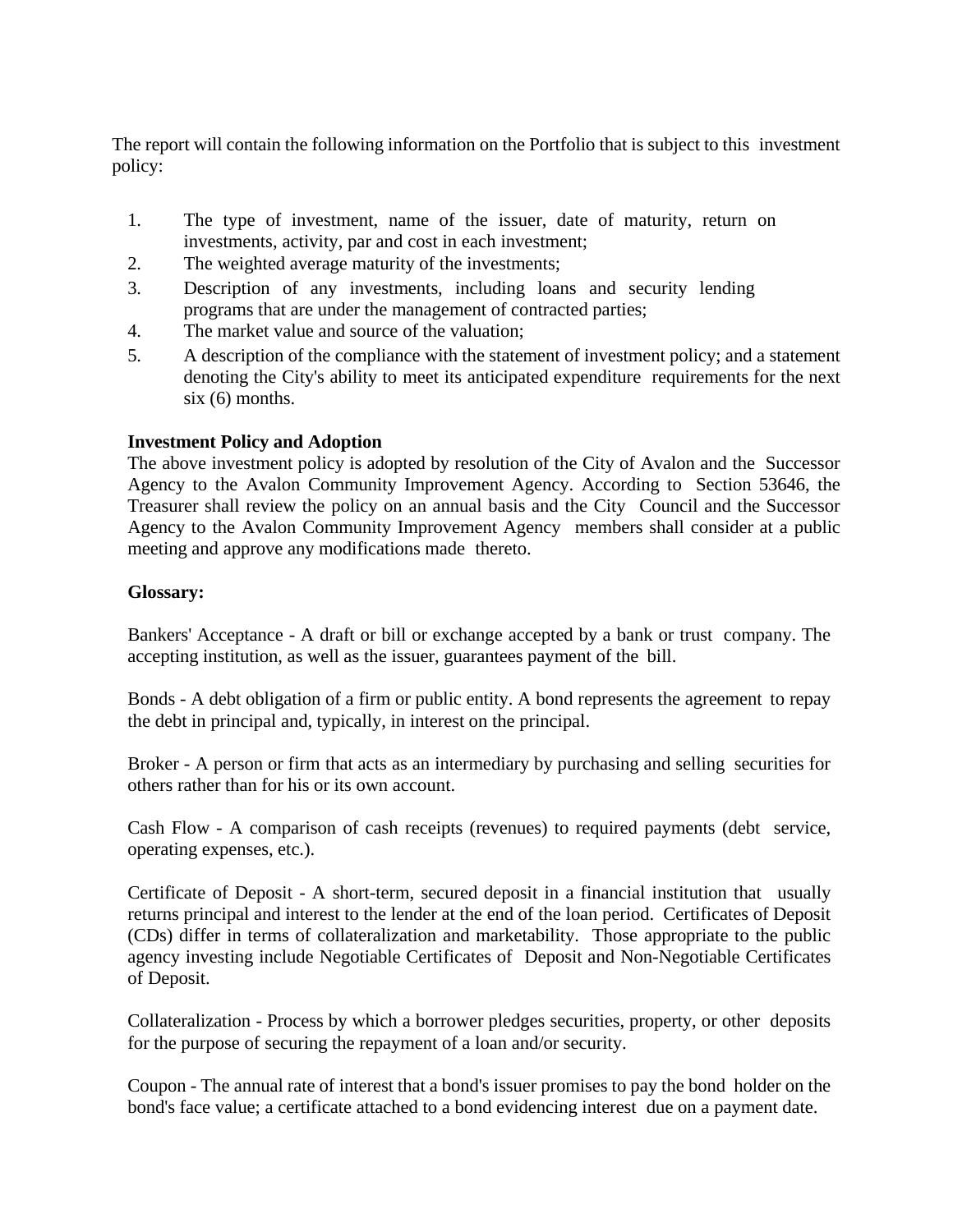Dealer - Someone who acts as a principal in all transactions, including underwriting, buying, and selling securities, including from his/her own account.

Discount - The difference between the par value of a security and the cost of the security, when the cost is below par. Investors purchase securities at a discount when return to the investor (yield) is higher than the stated coupon (interest rate) on the investment.

Diversification - Dividing investment funds among a variety of securities offering independent return.

Federal Credit Agencies - Agencies of the Federal Government set up to supply credit to various classes of institutions and individuals (e.g. savings and loans, small business firms, students, farmers, farm cooperative, and exporters).

Federal deposit Insurance Corporation (FDIC) - A Federal agency that insures bank deposits, currently up to \$250,000 per institution.

Fiduciary - An individual who holds something in trust for another and bears liability for its safekeeping.

Liquidity - The measure of the ability to convert an instrument to cash on a given date at full face or par value.

Local Agency Investment Fund - A voluntary investment fund open to government entities and certain non-profit organizations in California that is manage by the State Treasurer's Office.

Local Government Investment Pool - Investment pools that range from the State Treasurer's Office Local Agency Investment Fund (LAIF) to county pools, to Joint Powers Authorities (JPAs). These funds are not subject to the same SEC rules applicable to money market mutual funds.

Market Value - The price at which a security is trading and presumably could be purchased or sold at a particular point in time.

Maturity - The date on which the principal or stated value of an investment becomes due and payable.

Money Market Mutual Funds - Mutual funds that invest exclusively in short-term money market instruments. MMF's seek the preservation of capital as a primary goal while maintaining a high degree of liquidity and providing income representative of the market for short term investments.

Municipal Notes, Bonds, and Other Obligations - Obligations issued by state and local governments to finance capital and operating expenses.